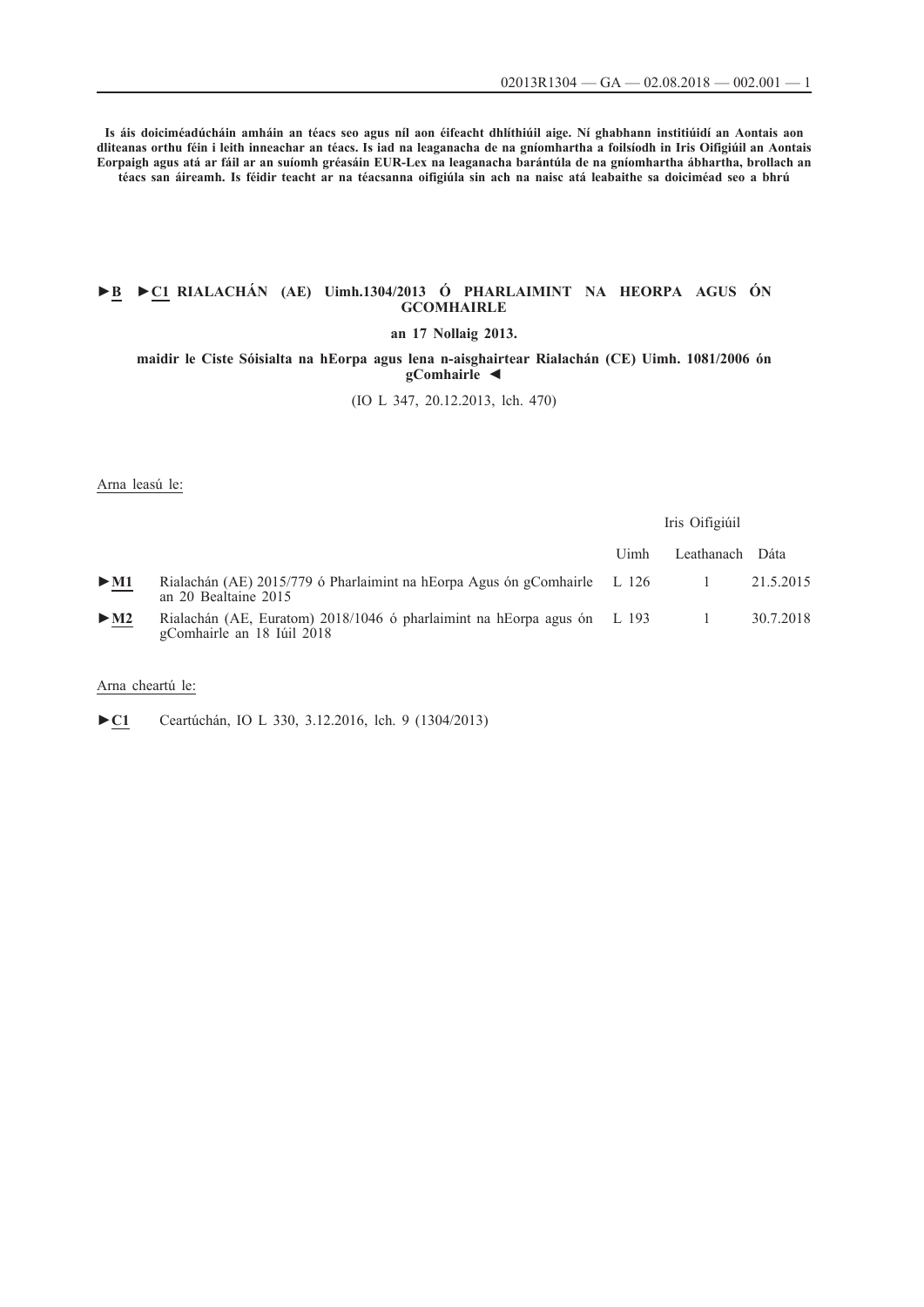#### **▼C1 RIALACHÁN (AE) Uimh.1304/2013 Ó PHARLAIMINT NA HEORPA AGUS ÓN GCOMHAIRLE**

#### **an 17 Nollaig 2013.**

#### **maidir le Ciste Sóisialta na hEorpa agus lena n-aisghairtear Rialachán (CE) Uimh. 1081/2006 ón gComhairle**

**▼B**

#### CAIBIDIL I

### **FORÁLACHA GINEARÁLTA**

#### *Airteagal 1*

### **Ábhar**

Bunaítear leis an Rialachán seo misin an Chiste Sóisialta na hEorpa (CSE, lena n-áirítear an Tionscnamh um Fhostaíocht don Aos Óg (TFAO), raon feidhme a thacaíochta, forálacha sonracha agus na cineálacha caiteachais atá incháilithe le haghaidh cúnaimh.

#### *Airteagal 2*

#### **Misin**

1. Déanfaidh CSE ardleibhéil fostaíochta agus cáilíochta post a chur chun cinn, rochtain ar an margadh saothair a fheabhsú, tacóidh sé le soghluaisteacht ghairme agus gheografach oibrithe agus éascóidh sé d'oibrithe iad féin a oiriúnú d'athrú tionscail agus d'athruithe sa chóras táirgthe is gá d'fhorbairtí inbhuanaithe, spreagfaidh sé ardleibhéal oideachais agus oiliúna do chách agus tacóidh sé leis an aistriú idir oideachas agus fostaíocht do dhaoine óga, comhraicfidh sé an bhochtaineacht, feabhsóidh sé cuimsiú sóisialta, agus cuirfidh sé comhionannas inscne, neamh-idirdhealú agus comhdheiseanna chun cinn agus ar an dóigh sin cuirfidh sé le tosaíochtaí an Aontais maidir le comhtháthú eacnamaíoch, sóisialta agus críochach a neartú.

# **▼C1**

2. Déanfaidh CSE na misin a leagtar amach i mír 1 a chomhlánú trí chúnamh a thabhairt do Bhallstáit agus tosaíochtaí agus príomhspriocanna straitéis an Aontais maidir le fás cliste, inbhuanaithe agus cuimsitheach ("Straitéis Eoraip 2020") á gcur chun feidhme acu agus trí cheadú do Bhallstáit dul i ngleic lena ndúshláin shonracha maidir le cuspóirí na Straitéise Eoraip 2020 a bhaint amach. Tacóidh CSE le ceapadh agus cur chun feidhme beartas agus gníomhaíochtaí i dtaca lena mhisin, agus aird á tabhairt ar na Treoirlínte Comhtháite ábhartha agus na moltaí tír-shonracha ábhartha arna nglacadh i gcomhréir le hAirteagal 121(2) agus le hAirteagal 148(4) CFAE agus, i gcás inarb iomchuí, ar an leibhéal náisiúnta, ar na cláir athchóirithe náisiúnta mar aon le straitéisí agus tuarascálacha ábhartha náisiúnta eile.

### **▼B**

3. Rachaidh CSE chun tairbhe daoine, lena n-áirítear daoine faoi mhíbhuntáiste, amhail daoine atá dífhostaithe go fadtéarmach, daoine faoi mhíchumas, imircigh, mionlaigh eitneacha, agus daoine ag gach aois atá bocht agus faoi eisiamh sóisialta. Cuirfidh CSE tacaíocht ar fáil d'fhiontair oibrithe, lena n-áirítear gníomhaithe sa gheilleagar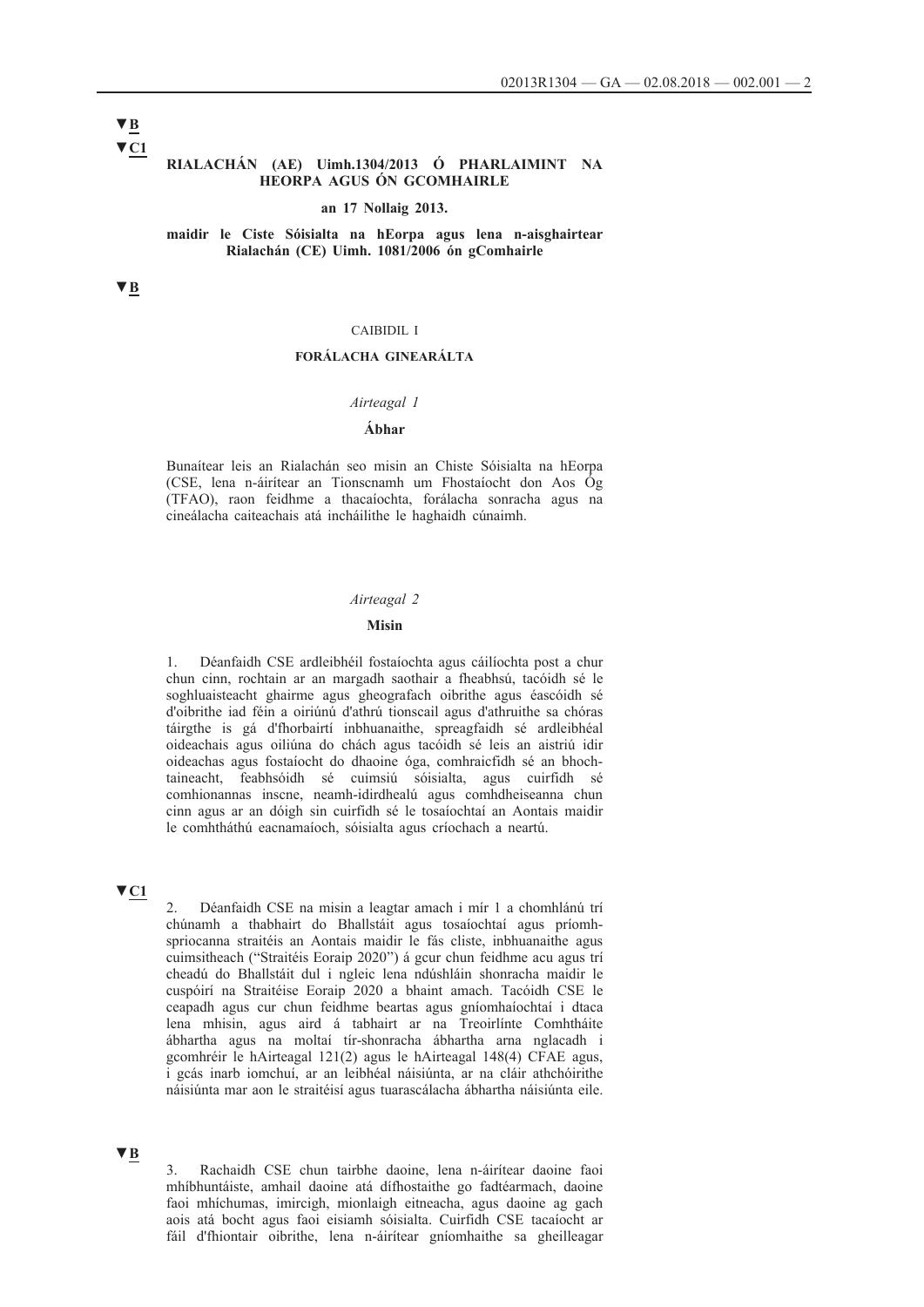sóisialta agus fiontraithe, agus do chórais agus do struchtúir d'fhonn cuidiú leo iad féin a oiriúnú do dhúshláin nua lena n-áirítear mí-oiriúnuithe scileanna a laghdú agus d'fhonn dea-rialachas, dul chun cinn sóisialta agus cur chun feidhme athchóirithe a chur chun cinn, go háirithe i réimsí na fostaíochta, an oideachais, na hoiliúna agus na mbeartas sóisialta.

#### *Airteagal 3*

#### **Raon feidhme na tacaíochta**

### **▼C1**

1. Faoi na cuspóirí téamúla a leagtar amach i bpointí (8), (9), (10) agus (11) den chéad mhír d'Airteagal 9 de Rialachán (AE) Uimh. 1303/2013, a chomhfhreagraíonn do phointí (a), (b), (c) agus (d) den mhír seo, agus i gcomhréir lena mhisin, tacóidh CSE leis na tosaíochtaí infheistíochta seo a leanas:

### **▼B**

- (a) Maidir leis an gcuspóir **►C1** téamach ◄ fostaíocht atá inbhuanaithe agus ar ardchaighdeáin a chur chun cinn agus soghluaiseacht lucht saothair a thacú:
	- (i) trí rochtain ag cuardaitheoirí poist agus daoine neamhghníomhacha ar fhostaíocht, lena n-áirítear daoine dífhostaithe go fadtéarmach agus daoine atá i bhfad ón margadh saothair, chomh maith le trí thionscnaimh áitiúla fostaíochta agus tacaíocht do shoghluaisteacht lucht saothair.
	- (ii) Trí dhaoine óga go háirithe iad siúd nach bhfuil fostaithe ná in oideachas ná in oiliúint a chomhtháthú ar bhealach inbhuanaithe sa mhargadh saothair, lena n-áirítear daoine óga atá i mbaol an eisiaimh shóisialta agus daoine óga ó phobail imeallaithe,lena n-áirítear tríd an Ráthaíocht don Aos Óg a chur chun feidhme.
	- (iii) trí féinfhostaíocht, fhiontraíocht agus ghnóthais a chruthú lena n-áirítear mhicrifhiontair, fiontair bheaga agus fiontair mheánmhéide nuálacha.
	- (iv) Trí chomhionannas idir fir agus mná i ngach réimse, lena náirítear rochtain ar fhostaíocht agus dul chun cinn gairme, réiteach idir saol na hoibre agus an saol príobháideach agus comhphá ar obair comhluacha;
	- (v) Oibrithe, fiontair agus fiontraithe a oiriúnú d'athrú;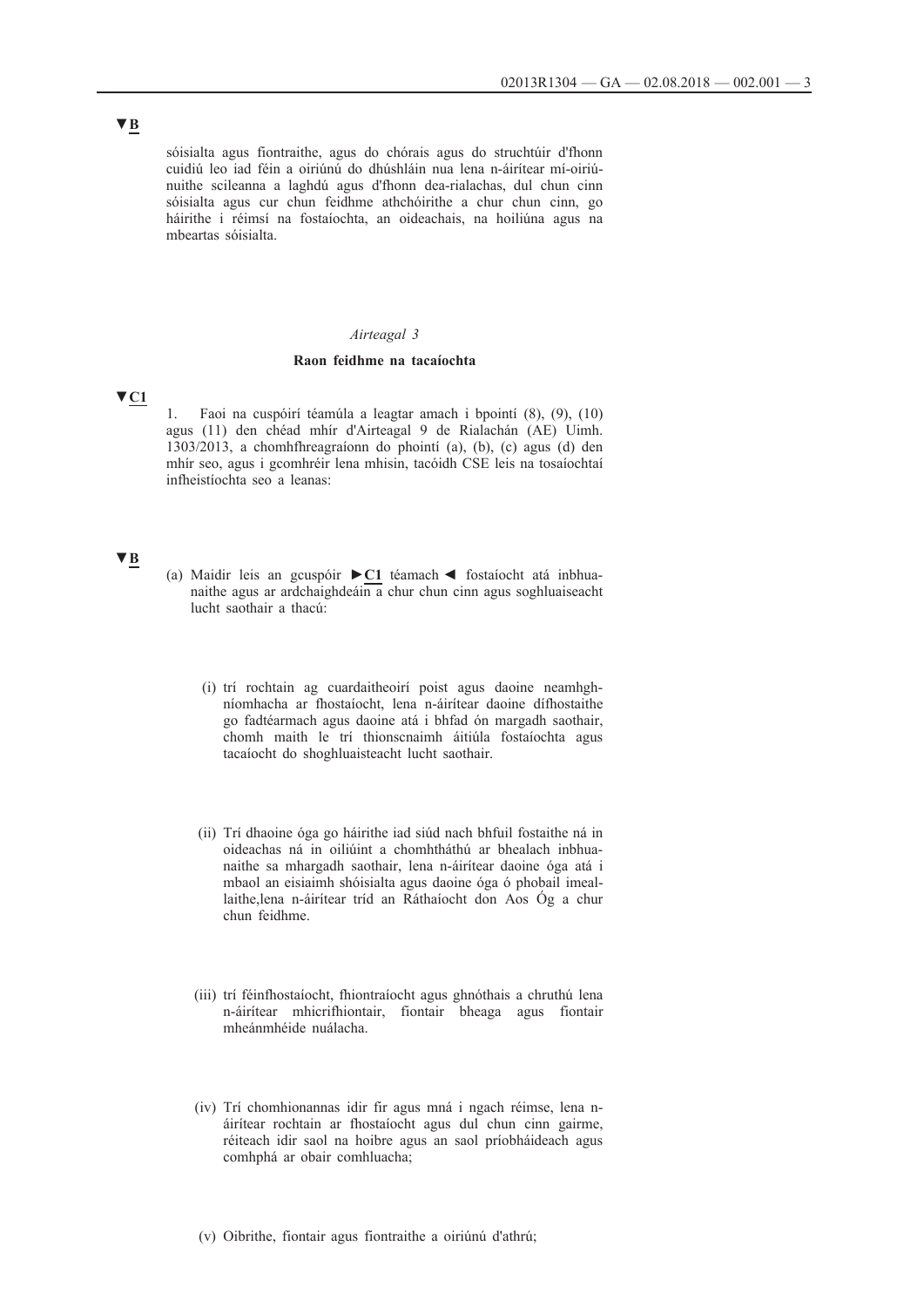- (vi) Aosú gníomhach agus sláintiúil;
- (vii) Nua-aoisiú institiúidí an mhargaidh saothair, amhail seirbhísí fostaíochta poiblí agus príobháideacha, agus comhoiriúnú a fheabhsú maidir le riachtanais an mhargaidh saothair lena náirítear trí ghníomhaíochtaí a fheabhsóidh soghluaiseacht thrasnáisiúnta chomh maith le trí scéimeanna soghluaisteachta agus comhar níos fearr idir na hinstitiúidí agus na geallsealbhóirí ábhartha.
- (b) Don chuspóir téamach 'cuimsiú sóisialta a chur chun cinn, bochtaineacht agus idirdhealú a chomhrac' trí na nithe seo a leanas:
	- (i) Cuimsiú gníomhach lena n-áirítear d'fhonn comhdheiseanna agus rannpháirtíocht ghníomhach a chur chun cinn agus infhostaitheacht a fheabhsú;
	- (ii) Comhtháthú socheacnamaíoch pobal imeallaithe amhail na Romaigh;
	- (iii) Gach cineál idirdhealaithe a chomhrac agus comhdheiseanna a chur chun cinn;
	- (iv) Rochtain ar sheirbhísí inacmhainne, inbhuanaithe agus ardcháilíochta, lena n-áirítear cúram sláinte agus seirbhísí sóisialta de leas ginearálta a fheabhsú;
	- (v) Fiontraíocht shóisialta agus lánpháirtiú gairmiúil i bhfiontair shóisialta agus an geilleagar sóisialta agus dlúthpháirtíochta a chur chun cinn chun rochtain ar an bhfostaíocht a éascú;
	- (vi) Straitéisí forbartha áitiúla faoi stiúir an phobail;
- (c) Maidir leis an gcuspóir téamach, 'infheistiú san oideachas, san oiliúint agus sa ghairmoiliúint le haghaidh scileanna agus foghlaim ar feadh an tsaoil' tríd an méid seo a leanas:
	- (i) Líon na bpáistí a fhágann an scoil go luath a laghdú agus a chosc agus rochtain chothrom ar oideachas luath-óige, ar bhunoideachas agus ar mheánoideachas de dhea-cháilíocht a chur chun cinn lena n-áirítear foirmeálta, neamhfhoirmeálta agus neamhfhoirmiúilconairí foghlama chun páirt a athghlacadh san oideachas agus san oiliúint;
	- (ii) Caighdeán, éifeachtúlacht agus rochtain ar oideachais tríú leibhéil agus a choibhéise a fheabhsú d'fhonn rannpháirtíocht agus gnóthachtáil a mhéadú go háirithe do ghrúpaí faoi mhíbhuntáiste;
	- (iii) Trí rochtain chothrom ar fhoghlaim ar feadh an tsaoil do gach grúpa i suíomhanna foirmeálta, neamhfhoirmeálta agus neamhfhoirmiúil, trí fhaisnéis, scileanna agus inniúlachtaí an luchta saothair a uasghrádú agus conairí solúbtha foghlama a chur chun cinn lena n-áirítear trí ghairmthreoir agus bailíochtú inniúlachtaí faighte;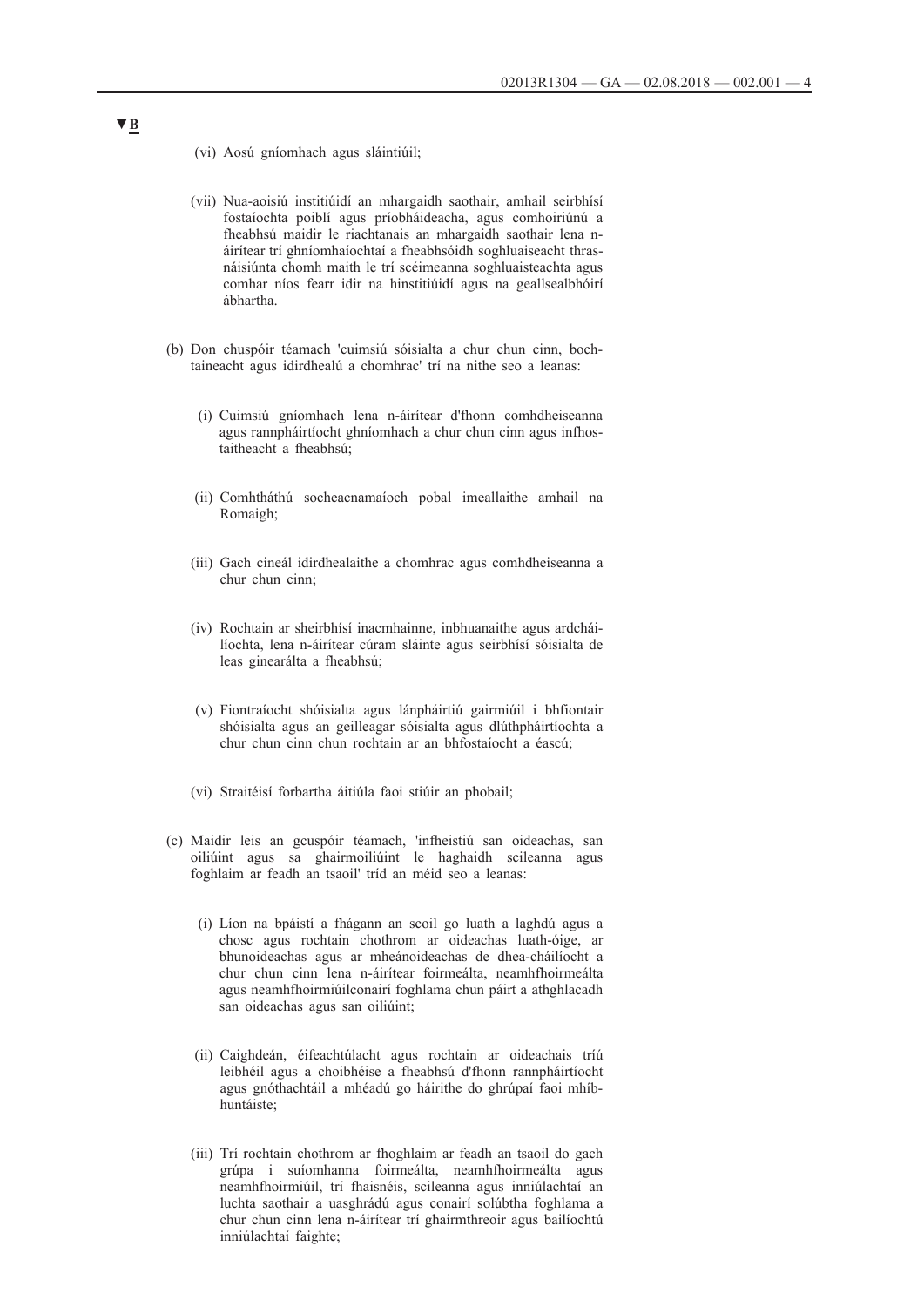- (iv) Ábharthacht na gcóras oideachais agus oiliúna maidir le margadh an tsaothair a fheabhsú, aistriú ó oideachas go hobair a éascú, agus córais gairmoideachais agus gairmoiliúna agus a gcaighdeán a neartú, lena n-áirítear trí shásraí d'oirchill scileanna, oiriúnú curaclaim agus bunú agus forbairt na gcóras foghlama bunaithe ar obair, lena n-áirítear déchórais foghlama agus scéimeanna printíseachta;
- (d) Maidir leis an gcuspóir téamach 'cumas institiúideach agus riarachán údarás poiblí agus geallsealbhóirí agus riarachán éifeachtúil poiblí' tríd an méid seo a leanas:
	- (i) Infheistíocht a dhéanamh i gcumas institiúideach agus in éifeachtúlacht riarachán poiblí agus seirbhísí poiblí ar an leibhéal náisiúnta, réigiúnach agus áitiúil ar mhaithe le hathchóirithe, rialachán níos fearr agus dea-rialachas;

Níl an tosaíocht infheistíochta seo infheidhme ach amháin i mBallstáit atá incháilithe le haghaidh tacaíochta ón gCiste Comhtháthaithe nó i mBallstáit a bhfuil réigiún NUTS leibhéal 2 amháin nó níos mó acu amhail a shainítear in Airteagal 90(2)(a) de Rialachán AE Uimh. 1303/2013.

(ii) Forbairt cumais do na geallsealbhóirí uile atá ag cur oideachais, foghlama ar feadh an tsaoil, oiliúna agus fostaíochta, agus beartas sóisialta i ngníomh lena n-áirítear trí chomhaontuithe earnála agus críche chun gníomh a spreagadh ar son athchóiriú ar leibhéal náisiúnta, réigiúnach agus áitiúil.

2. Trí na tosaíochtaí infheistíochta a liostaítear i mír 1, rannchuideoidh CSE leis na cuspóirí **►C1** téamacha ◄ eile a liostaítear sa chéad mhír d'Airteagal 9 de Rialachán (AE) Uimh. 1303/2013, tríd an méid seo a leanas go príomha:

- (a) Tacú leis an athrú go geilleagar ísealcharbóin, atá láidir ó thaobh na haeráide de, éifeachtúil ó thaobh acmhainní de agus inbhuanaithe ó thaobh an chomhshaoil de, trí chórais oideachais agus oiliúna a fheabhsú is gá chun scileanna agus cáilíochtaí a oiriúnú, breisoiliúint a thabhairt don fhórsa saothair agus poist nua a chruthú in earnálacha a bhaineann leis an gcomhshaol agus le fuinneamh;
- (b) Rochtain, úsáid agus cáilíocht teicneolaíochtaí faisnéise agus cumarsáide a fheabhsú, trí litearthacht dhigiteach agus ríomhfhoghlaim a fhorbairt, agus trí infheistíocht i ríomhchoimsiú, i ríomhscileanna agus i scileanna fiontraíochta gaolmhara;
- (c) Taighde, forbairt theicneolaíoch agus nuálaíochta a neartú, trí staidéir iarchéime agus scileanna fiontraíochta a fhorbairt, trí oiliúint a chur ar thaighdeoirí, trí ghníomhaíochtaí líonraithe agus comhpháirtíochtaí idir institiúidí ardoideachais, lárionaid taighde agus teicneolaíochta agus fiontair;
- (d) Iomaíochas agus inbhuanaitheacht fhadtéarma fiontar beag agus meánmhéide a fheabhsú, trí inoiriúnaitheacht fiontar, bainisteoirí agus oibrithe a chur chun cinn agus trí infheistiú méadaithe i gcaipiteal daonna agus i dtacaíocht do chomhlachtaí a sholáthraíonn cleachtas atá dírithe ar ghairmoideachas nó ar ghairmoiliúint.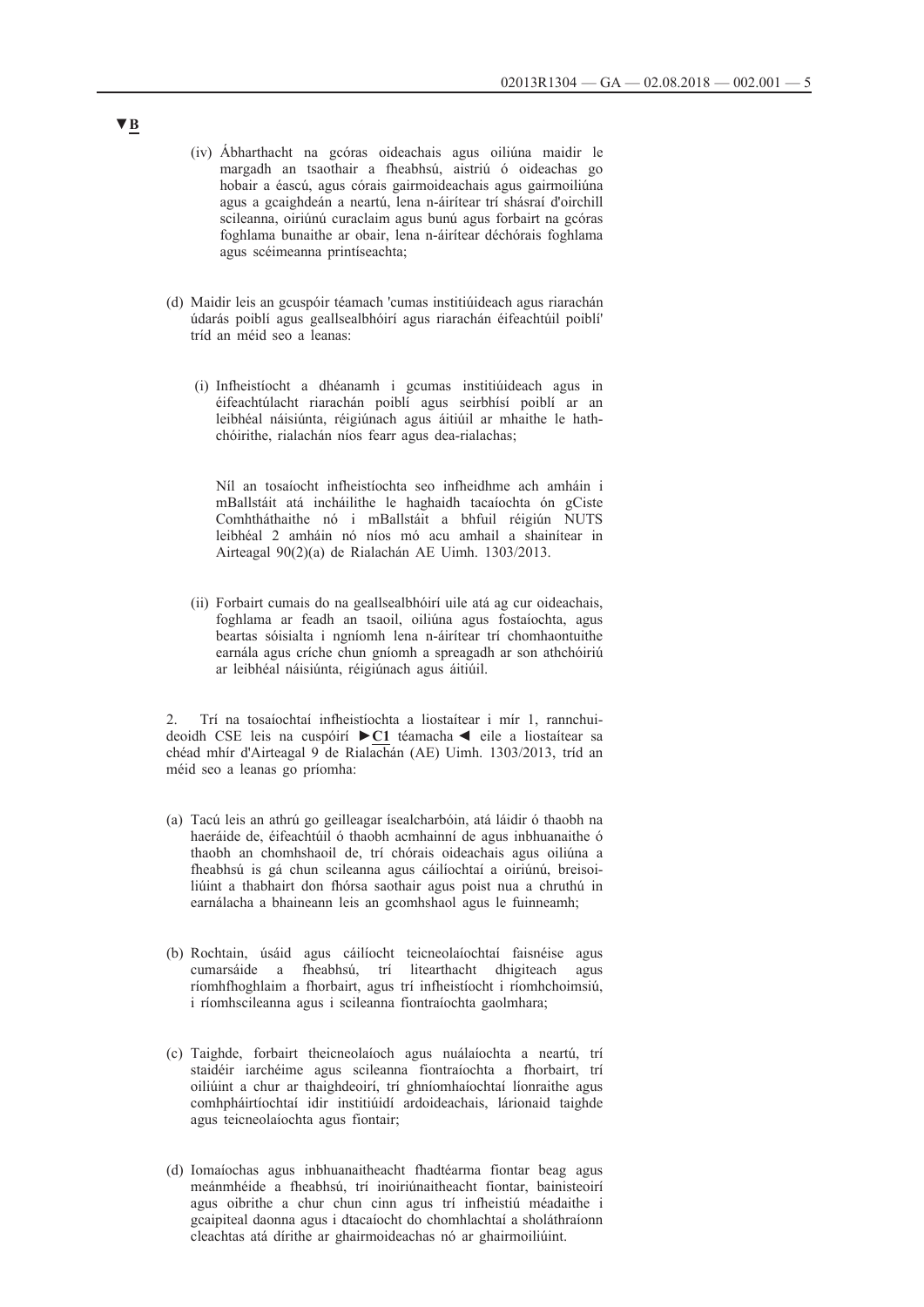#### *Airteagal 4*

#### **Comhsheasmhacht agus díriú téamach**

1. Áiritheoidh Ballstáit go mbeidh an straitéis agus na gníomhaíochtaí arna leagan amach sna Cláir Oibríochta comhsheasmhach leis, agus freagrach do, na dúshláin a shainaithnítear ina gcláir athchóirithe náisiúnta, chomh maith, i gcás inarb iomchuí, lena straitéisí náisiúnta eile a bhfuil sé mar aidhm acu troid i gcoinne dífhostaíochta, bochtaineachta agus eisiaimh shóisialta agus sna moltaí ábhartha ón gComhairle arna nglacadh i gcomhréir le hAirteagal 148(4) CFAE, chun cur le baint amach phríomhspriocanna na straitéise Eoraip 2020 maidir le fostaíocht, le hoideachas agus le laghdú na bochtaineachta.

2. Déanfar 20 % ar laghad d'acmhainní iomlána CSE i ngach Ballstát a leithdháileadh ar an gcuspóir **►C1** téamach ◄ "cuimsiú sóisialta a chur chun cinn, bochtaineacht agus aon idirdhealú a chomhrac" a leagtar amach I bpointe 9 den chéad fhomhír d'Airteagal 9de Rialachán (AE) Uimh. 1303/2013.

3. Cuirfidh Ballstáit díriú **►C1** téamach ◄ i bhfeidhm de réir na rialacha mionsonraithe seo a leanas:

- (a) I gcás na réigiún atá níos forbartha, díreoidh Ballstáit 80 % ar a laghad de leithdháileadh CSE i gcomhair gach cláir oibríochta ar suas le cúig cinn de na tosaíochtaí infheistíochta a leagtar amach in Airteagal 3(1).
- (b) I gcás réigiún atá ag athrú, díreoidh Ballstáit 70 % ar a laghad de leithdháileadh CSE i gcomhair gach cláir oibríochta ar suas le cúig cinn de na tosaíochtaí infheistíochta a leagtar amach in Airteagal 3(1).
- (c) I gcás na réigiún lagfhorbartha, díreoidh Ballstáit 60 % ar a laghad de leithdháileadh CSE i gcomhair gach cláir oibríochta ar suas le cúig cinn de na tosaíochtaí infheistíochta a leagtar amach in Airteagal 3(1).

4. Déanfar na haiseanna tosaíochta dá dtagraítear in Airteagal 11(1) a eisiamh ó ríomh na gcéatadán a shonraítear i mír 2 agus mír 3 den Airteagal seo.

#### *Airteagal 5*

#### **Táscairí**

**►C1** 1. Bainfear úsáid as comhtháscairí aschuir agus táirgeachta amhail a leagtar amach in Iarscríbhinn I a ghabhann leis an Rialachán seo agus, i gcás inarb iomchuí, as táscairí clár-shonracha do na cláir i gcomhréir le hAirteagal 27(4) agus le hAirteagal 96(2)(b)(ii) agus (iv) de Rialachán (AE) Uimh. 1303/2013. ◄ Déanfar na comhtháscairí aschuir agus toraidh uile a thuairisciú do na Tosaíochtaí Infheistíochta uile. Déanfar na táscairí toraidh a leagtar amach in Iarscríbhinn II a ghabhann leis an Rialachán seo a thuairisciú i gcomhréir le mír 2 den Airteagal seo. Aon uair is infheidhme, déanfar sonraí a mhiondealú de réir inscne.

Maidir le táscairí coiteanna agus táscairí aschuir clár-shonracha, socrófar na bonnlínte ag nialas. I gcás inarb ábhartha maidir le cineál na noibríochtaí a fhaigheann tacaíocht, déanfar spriocluachanna cainníochtaithe carnacha a shocrú do na táscairí sin le haghaidh 2023. Déanfar na táscairí aschuir a shloinneadh mar dhearbh-uimhreacha.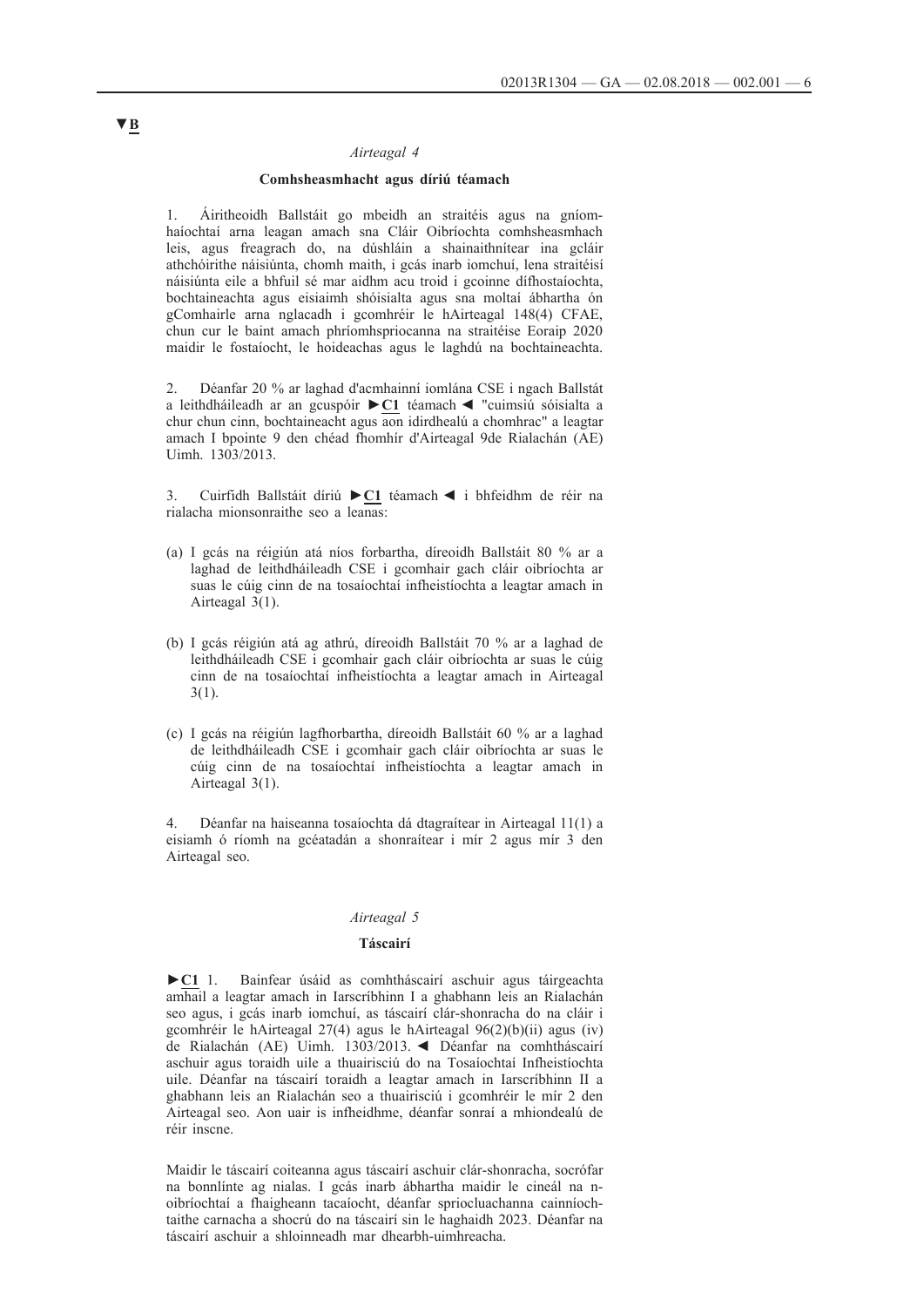Maidir leis na comhtháscairí toraidh agus na táscairí toraidh clárshonracha do na cláir a bhfuil spriocluach carnach cainníochtaithe 2023 curtha ar bun, déanfar bonnlínte a shocrú ag baint úsáid as na sonraí is déanaí atá ar fáil nó foinsí oiriúnacha faisnéise eile. Féadfar táscairí toraidh clár-shonracha agus spriocanna gaolmhara a chur in iúl i dtéarmaí cainníochtúla nó cáilíochtúla.

# **▼B**

2. I dteannta mhír 1, déanfar táscairí toraidh a leagtar amach in Iarscríbhinn II a ghabhann leis an Rialachán seo a úsáid sna hoibríochtaí uile lena dtacaítear faoin tosaíocht infheistíochta dá dtagraítear in Airteagal 3(1)(a)(ii) chun TFAO a chur chun feidhme. Beidh spriocluach cainníochtaithe carnach do 2023 agus bonnlíne nasctha le gach táscaire a leagtar amach in Iarscríbhinn II a ghabhann leis an Rialachán seo.

# **▼C1**

3. I dteannta na dtuarascálacha bliantúla ar chur chun feidhme, tarchuirfidh gach údarás bainistíochta sonraí struchtúrtha go leictreonach maidir le gach ais tosaíochta arna miondealú de réir tosaíochta infheistíochta. Cuirfear na sonraí isteach do na catagóirí idirghabhála dá dtagraítear in Airteagal 96(2)(b)(vi) de Rialachán (AE) Uimh. 1303/2013 agus do na táscairí aschuir agus na táscairí toraidh. De mhaolú ar Airteagal 50(2) de Rialachán (AE) Uimh. 1303/2013, bainfidh sonraí a tharchuirfear do tháscairí aschuir agus toraidh le luachanna d'oibríochtaí arna gcur i bhfeidhm go páirteach nó go hiomlán.

### **▼B**

#### CAIBIDIL II

#### **FORÁLACHA SONRACHA LE HAGHAIDH CLÁRÚCHÁIN AGUS CUR CHUN FEIDHME**

#### *Airteagal 6*

#### **Rannpháirtíocht na gcomhpháirtithe**

1. Féadfaidh rannpháirtíocht na gcomhpháirtithe dá dtagraítear in Airteagal 5 de Rialachán (AE) Uimh. 1303/2013 i gcur chun feidhme na gclár oibríochtúil, a bheith i bhfoirm deontas foriomlán mar a shainítear in Airteagal 123(7) de Rialachán (AE) Uimh. 1303/2013. I gcás den sórt sin, aithneofar sa chlár oibríochta an chuid sin den chlár lena mbaineann an deontas foriomlán, lena n-áirítear leithdháileadh táscach airgeadais chuige ó gach ais tosaíochta.

2. Chun rannpháirtíocht leordhóthanach na gcomhpháirtithe sóisialta i ngníomhaíochtaí lena dtacaíonn CSE a spreagadh, déanfaidh na húdaráis bhainistíochta i réigiún a shainítear in Airteagal 90(2)(a) nó (b) de Rialachán (AE) Uimh. 1303/2013 nó i mBallstáit atá incháilithe le haghaidh tacaíochta ón gCiste Comhtháthaithe, a áirithiú, de réir riachtanas, go leithdháilfear méid iomchuí acmhainní CSE ar ghníomhaíochtaí forbartha cumais, i bhfoirm oiliúna, beart líonraithe, agus tríd an gcomhphlé sóisialta a neartú agus ar ghníomhaíochtaí arna ndéanamh go comhpháirteach ag na comhpháirtithe sóisialta.

# **▼C1**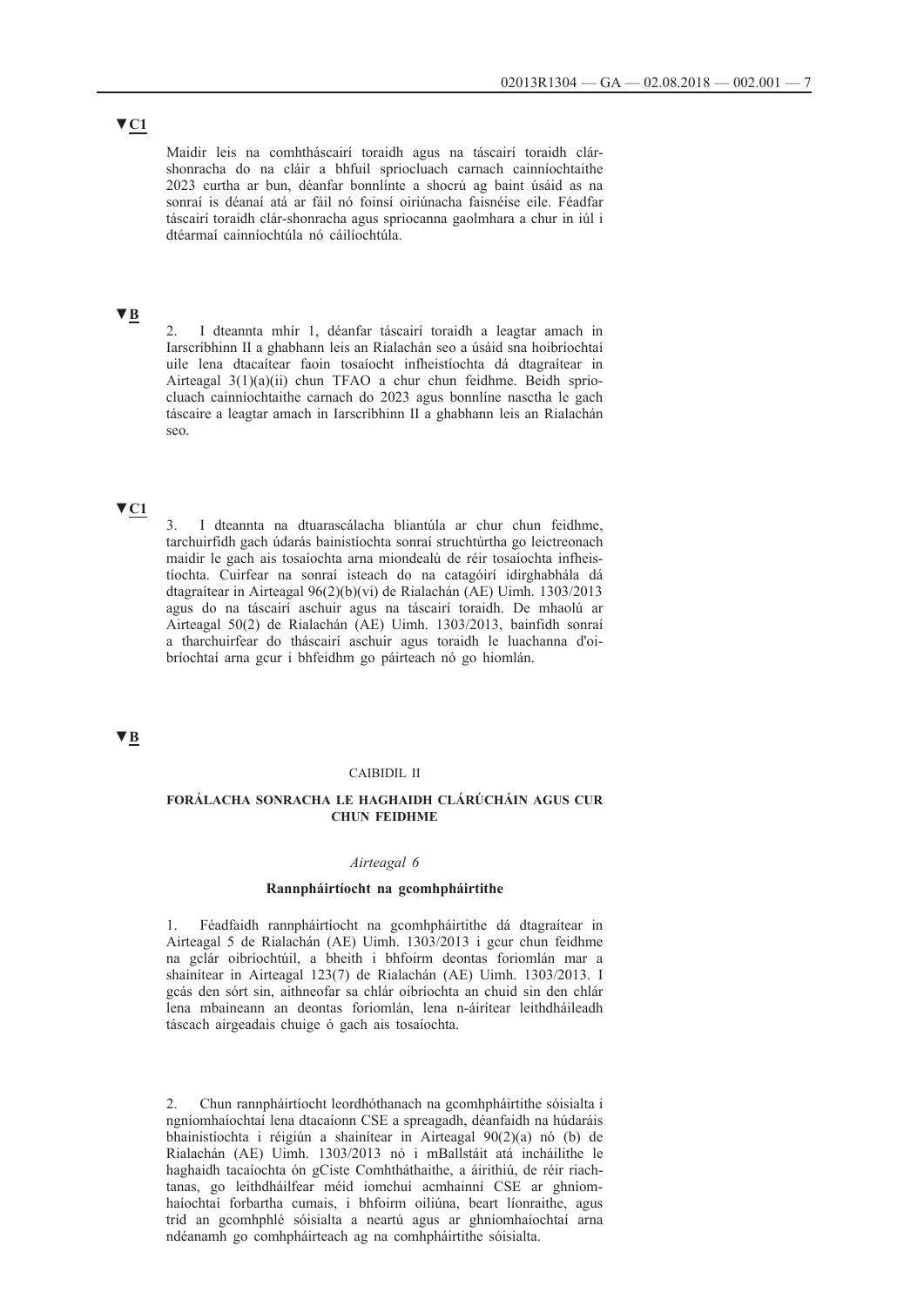3. Chun rannpháirtíocht leordhóthanach eagraíochtaí neamhrialtasacha a spreagadh i ngníomhaíochtaí arna dtacú ag CSE, agus rochtain leordhóthanach ag eagraíochtaí neamhrialtasacha orthu freisin, go háirithe i réimsí an chuimsithe shóisialta, an chomhionannais inscne agus na gcomhdheiseanna, déanfaidh údaráis bhainistíochta cláir oibríochta i réigiún mar a shainítear in Airteagal 90(2)(a) nó (b) de Rialachán (AE) Uimh. 1303/2013 nó i mBallstáit atá incháilithe le haghaidh tacaíochta ón gCiste Comhtháthaithe, a áirithiú go leithdháilfear suim iomchuí acmhainní CSE ar fhorbairt cumais i gcomhair eagraíochtaí neamhrialtasacha.

### *Airteagal 7*

#### **Comhionannas idir fir agus mná a chur chun cinn**

Spreagfaidh na Ballstáit agus an Coimisiún comhionannas idir fir agus mná trí bhíthin príomhshruthú de réir mar a thagraítear dó in Airteagal 7 de Rialachán (AE) Uimh. 1303/2013 trí na cláir oibríochtúla a ullmhú, a chur chun feidhme, maidir le faireachán a dhéanamh orthu, tuairisciú a dhéanamh agus iad a mheasúnú. Trí CSE, tacóidh na Ballstáit agus an Coimisiún freisin le gníomhaíochtaí sonracha spriocdhírithe laistigh d'aon cheann de na tosaíochtaí infheistíochta dá dtagraítear in Airteagal 3, agus go áirithe Airteagal 3(1)(a)(iv) den Rialachán seo, agus é mar aidhm acu rannpháirtíocht inbhuanaithe agus dul chun cinn ban i bhfostaíocht a mhéadú, dá bhrí sin déantar baineannú na bochtaineachta a chomhrac, leithscaradh bunaithe ar inscne i margadh an tsaothair a laghdú agus steiréitíopaí inscne i margadh an tsaothair agus in oideachas agus in oiliúint a chomhrac agus réiteach idir saol na hoibre agus an saol príobháideach a chur chun cinn do chách chomh maith le comhroinnt na bhfreagrachtaí cúraim idir fir agus mná.

#### *Airteagal 8*

#### **Comhdheiseanna agus neamh-idirdhealú a chur chun cinn**

Déanfaidh na Ballstáit agus an Coimisiún comhdheiseanna do gach duine a chur chun cinn, gan idirdhealú bunaithe ar ghnéas, bunús ciníoch nó eitneach, reiligiún nó creideamh, míchumas, aois nó claonadh gnéasach trí phrionsabal an neamh-idirdhealaithe a phríomhshruthú, de réir mar a thagraítear dó in Airteagal 7 de Rialachán (AE) Uimh. 1303/2013. Trí CSE, tacóidh na Ballstáit agus an Coimisiún freisin le gníomhaíochtaí sonracha laistigh d'aon cheann de na tosaíochtaí infheistíochta mar a shainítear in Airteagal 3, agus go háirithe in Airteagal 3(1)(b)(iii) den Rialachán seo. Beidh sé mar aidhm ag gníomhaíochtaí den sórt sin gach cineálleithcheala a chomhrac chomh maith le hinrochtaineacht do dhaoine faoi mhíchumas a fheabhsú, chun lánpháirtiú i bhfostaíocht, in oideachas agus in oiliúint a fheabhsú, rud a chuirfidh leis an gcuimsiú sóisialta agus éagothroime i dtéarmaí gnóthachtála oideachais agus stádais sláinte a laghdú agus an t-aistriú ó sheirbhísí institiúideacha go seirbhísí pobalbhunaithe a éascú, go háirithe dóibh siúd a thugann aghaidh ar il-idirdhealú.

### *Airteagal 9*

#### **An nuáil shóisialta**

1. Cuirfidh CSE nuálaíocht shóisialta chun cinn i ngach réimse a thig faoina raon feidhme, mar a shainítear in Airteagal 3 den Rialachán seo, go háirithe agus é mar aidhm aige réitigh nuálacha a thriail, a mheasúnú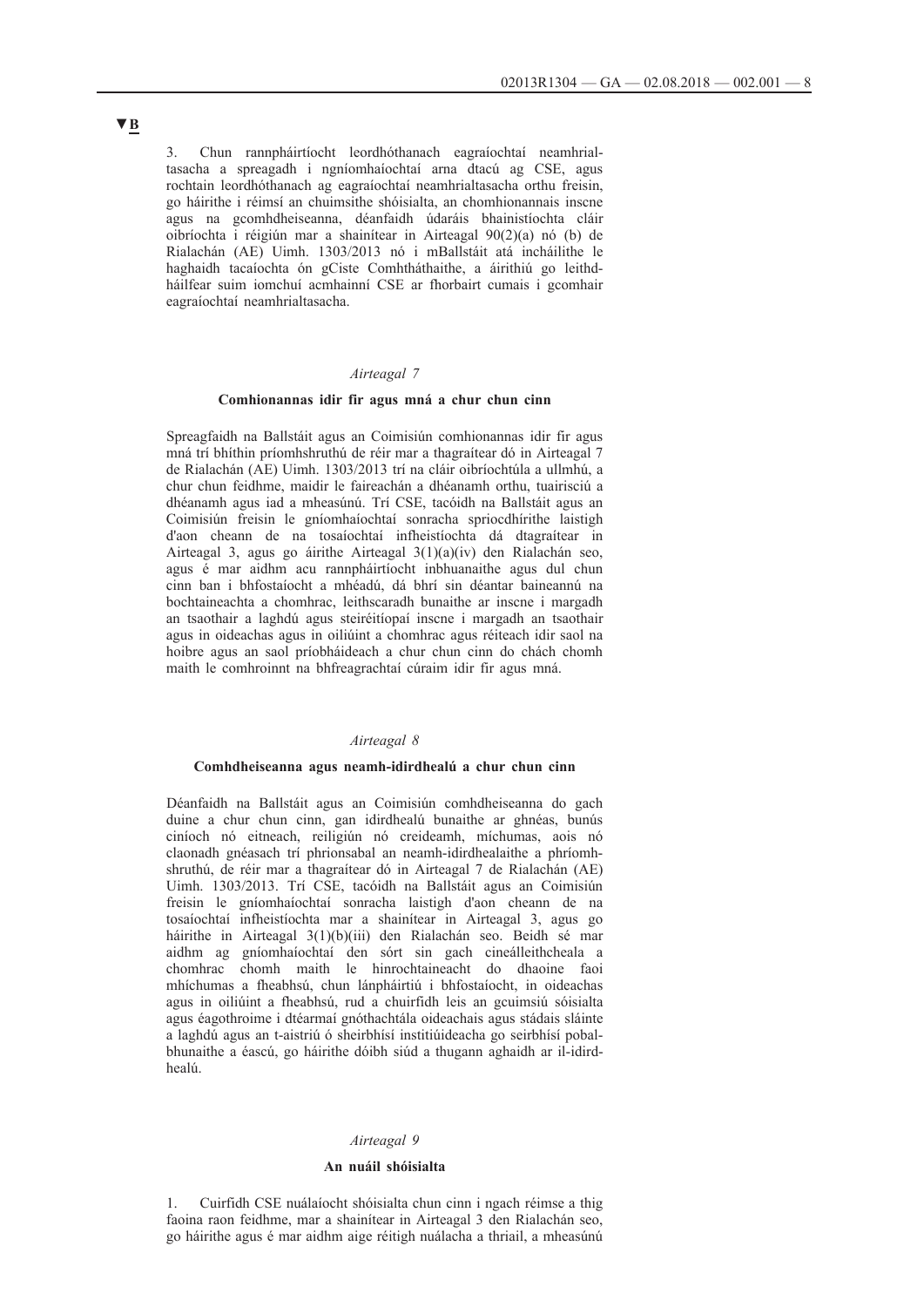agus a mhéadú, lena n-áirítear ar leibhéal áitiúil nó réigiúnach, chun dul i ngleic le riachtanais shóisialta, i gcomhpháirtíocht leis na comhpháirtithe ábhartha agus, go háirithe na comhpháirtithe sóisialta.

2. Déanfaidh Ballstáit a shainaithint, ina gcláir oibríochtúla nó ag céim níos déanaí le linn an chur chun feidhme, réimsí le haghaidh nuálaíochta sóisialta, ar réimsí iad a chomhfhreagróidh do riachtanais shonracha na mBallstát.

3. Déanfaidh an Coimisiún forbairt cumais le haghaidh nuálaíochta sóisialta a éascú, go háirithe trí thacú le foghlaim fhrithpháirteach, le bunú líonraí agus le scaipeadh agus le cur chun cinn dea-chleachtas agus modheolaíochtaí.

### *Airteagal 10*

#### **Comhar trasnáisiúnta**

1. Tacóidh Ballstáit le comhar trasnáisiúnta agus é mar aidhm acu foghlaim fhrithpháirteach a chur chun cinn agus sa dóigh sin éifeachtacht na mbeartas lena dtacaíonn CSE a mhéadú. Beidh comhpháirtithe ó dhá Bhallstát ar a laghad páirteach i gcomhar trasnáisiúnta.

2. De mhaolú ar mhír 1, féadfaidh na Ballstáit le clár oibríochtúil amháin a fhaigheann tacaíocht ó CSE nó clár oibríochtúil ilchiste amháin a roghnú go heisceachtúil gan tacú le gníomhaíochtaí comhoibrithe trasnáisiúnta, i gcásanna cuí-réasúnaithe agus prionsabal na comhréireachta á chur san áireamh.

3. Féadfaidh na Ballstáit, i gcomhpháirtíocht leis na comhpháirtithe iomchuí, téamaí le haghaidh comhair thrasnáisiúnta a roghnú ó liosta de chomh-mholtaí arna mholadh ag an gCoimisiún agus arna fhormhuiniú ag an gCoiste dá dtagraítear in Airteagal 25 nó téamaí eile a fhreagraíonn dá riachtanais shonracha a roghnú.

4. Déanfaidh an Coimisiún comhar trasnáisiúnta a éascú maidir leis na comhthéamaí an liosta dá dtagraítear i mír 3 agus i gcás inarb iomchuí téamaí eile a roghnóidh na Ballstáit trí fhoghlaim fhrithpháirteach nó trí ghníomhaíocht chomhordaithe nó chomhpháirteach. Déanfaidh an Coimisiún, go háirithe, ardán ar leibhéal an AE a fheidhmiú chun comhpháirtíochtaí trasnáisiúnta a chur ar bun, malartú taithí, forbairt cumais agus líonrú a éascú, chomh maith le caipitliú ar na torthaí ábhartha agus iad a scaipeadh. Ina theannta sin, déanfaidh an Coimisiún creat chur chun feidhme comhordaithe a fhorbairt, lena náirítear comhchritéir incháilitheachta, cineálacha gníomhaíochtaí agus a n-amchlár, agus cur chuige coiteann modheolaíochta chun faireachán agus meastóireacht a dhéanamh, d'fhonn comhar trasnáisiúnta a éascú.

#### *Airteagal 11*

# **▼C1**

**▼B**

### **Forálacha ciste-shonracha maidir le cláir oibríochta**

1. De mhaolú ar Airteagal 96(1) de Rialachán (AE) Uimh. 1303/2013, féadfaidh cláir oibríochta aiseanna tosaíochta a leagan amach i gcomhair cur chun feidhme na nuálaíochta sóisialta agus comhair thrasnáisiúnta dá dtagraítear in Airteagal 9 agus in Airteagal 10 den Rialachán seo.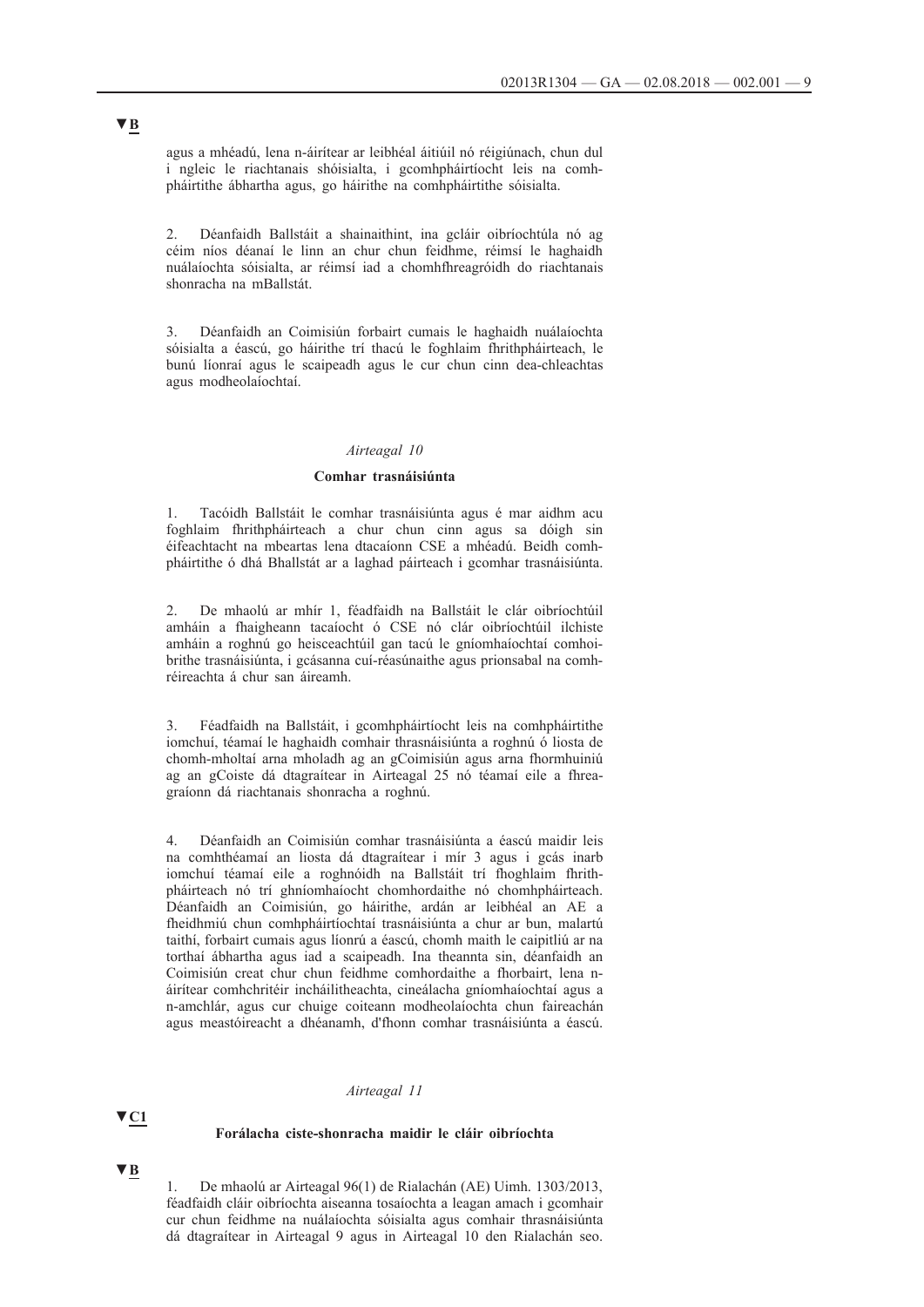2. De mhaolú ar Airteagal 120(3) de Rialachán (AE) Uimh. 1303/2013, déanfar an ráta cómhaoinithe i gcomhair aise tosaíochta a mhéadú faoi 10 bpointe céadadáin, ach ní rachaidh sé thar 100 %, áit a ndírítear an ais tosaíochta iomlán ar nuálaíocht shóisialta nó ar chomhar trasnáisiúnta, nó ar mheascán den dá rud.

3. I dteannta na forála a dhéantar inAirteagal 96(3) de Rialachán (AE) Uimh. 1303/2013, leagfar amach freisin i gcláir oibríochta an rannchuidiú a thabharfaidh gníomhaíochtaí atá pleanáilte agus lena dtacaíonn CSE:

- (a) do na cuspóirí **►C1** téamacha ◄ atá liostaithe faoi phointí (1) go (7) den chéad mhír d'Airteagal 9 de Rialachán (AE) Uimh. 1303/2013 de réir aise tosaíochta, de réir mar is iomchuí;
- (b) do nuálaíocht shóisialta agus do chomhar trasnáisiúnta, dá dtagraítear in Airteagal 9 agus in Airteagal 10 den Rialachán seo, i gcás nach bhfuil siad cumhdaithe faoi ais tosaíochta tiomanta.

#### *Airteagal 12*

#### **Forálacha sonracha maidir le gnéithe críche ar leith a láimhseáil**

# **▼C1**

1. Féadfaidh CSE tacú le straitéisí forbartha áitiúla faoi stiúir an phobail i gceantair uirbeacha agus tuaithe, dá dtagraítear in Airteagal 32, Airteagal 33 agus 34 de Rialachán (AE) Uimh. 1303/2013, le comhaontuithe críche agus le tionscnaimh áitiúla le haghaidh fostaíochta, lena n-áirítear fostaíocht don aos óg, oideachas agus cuimsithe shóisialta, maille le hInfheistíochtaí críochacha comhtháite (ICC) dá dtagraítear in Airteagal 36 de Rialachán (AE) Uimh. 1303/2013.

2. Mar chomhlánú idirghabhálacha ERDF dá dtagraítear in Airteagal 7 de Rialachán (AE) Uimh. 1301/2013 ó Pharlaimint na hEorpa agus ón gComhairle (1), féadfaidh CSE tacú le forbairt inbhuanaithe uirbeach trí straitéisí lena leagtar amach gníomhaíochtaí comhtháite chun dul i ngleic le dúshláin eacnamaíocha, chomhshaoil agus shóisialta a dhéanann difear do na limistéir uirbeacha a shainaithin na Ballstáit ar bhonn na bpionsabal a shainítear ina Chomhaontuithe Comhpháirtíochta faoi seach.

# **▼B**

### CAIBIDIL III

### **FORÁLACHA SONRACHA MAIDIR LE BAINISTÍOCHT AIRGEADAIS**

#### *Airteagal 13*

#### **Incháilitheacht an chaiteachais**

# **▼C1**

1. Tabharfaidh CSE tacaíocht le haghaidh caiteachais incháilithe, ar caiteachas é dá dtagraítear in Airteagal 120(2)(b) de Rialachán (AE) Uimh. 1303/2013, ar a bhféadfar aon acmhainní airgeadais arna rannchuidiú ag fostaithe agus oibrithe go comhchoiteann a áireamh.

<sup>(1)</sup> Rialachán (AE) Uimh. 1301/2013 ó Pharlaimint na hEorpa agus ón gComhairle maidir le Ciste Forbraíochta Réigiúnaí na hEorpa agus sprioc na hInfheistíochta le haghaidh fáis agus post agus lena n-aisghairtear Rialachán (CE) Uimh. 1080/2006 (Féach leathanach 289 den Iris Oifigiúil seo).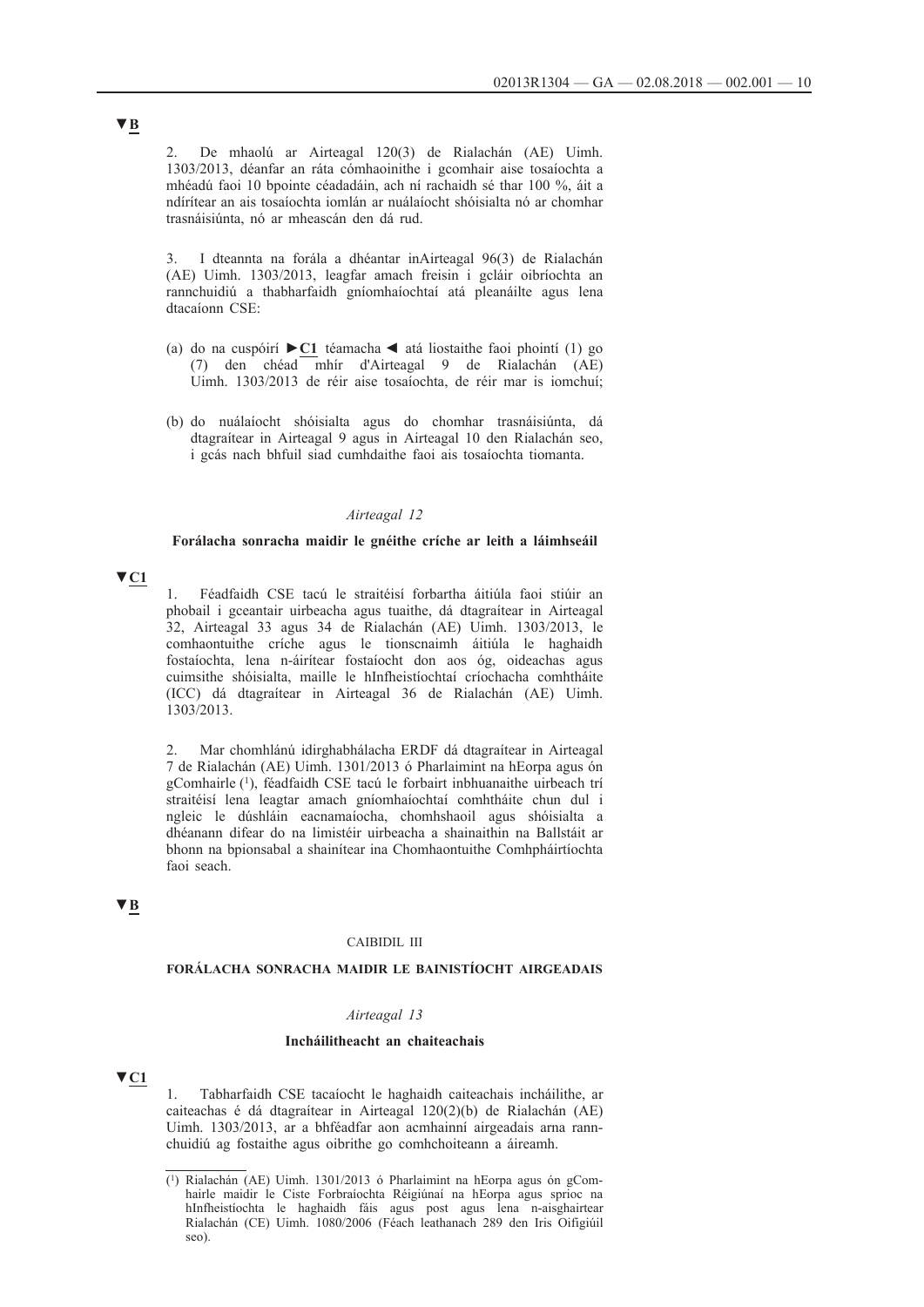2. Féadfaidh CSE tacaíocht a thabhairt le haghaidh caiteachais arna thabhú i gcomhair oibríochtaí arna ndéanamh lasmuigh de limistéar an chláir, ach laistigh den Aontas, ar chuntar go gcomhlíontar an dá choinníoll seo a leanas:

- (a) gur chun leasa limistéar an chláir an oibríocht;
- (b) go bhfuil oibleagáidí údaráis an chláir oibríochtúla i ndáil le bainistíocht, rialú agus iniúchadh i dtaobh na hoibríochta arna gcomhlíonadh ag na húdaráis atá freagrach as an gclár oibríochtúla faoina dtacaítear leis an oibríocht sin nó go bhfuil comhaontuithe déanta acu le húdaráis sna Ballstáit ina bhfuil an oibríocht á cur chun feidhme ar choinníoll go gcomhlíontar na hoibleagáidí i ndáil le bainistíocht, rialú agus iniúchadh i dtaobh na hoibríochta sa Bhallstát sin.

# **▼M2**

I gcás oibríochtaí a chuimsítear faoi phointe (a) den chéad fhomhír ar chun leasa an limistéir cláir a gcuirtear chun feidhme iad freisin, leithdháilfear caiteachas ar na limistéir chláir sin ar bhonn pro rata bunaithe ar chritéir oibiachtúla.

### **▼B**

**►C1** 3. Suas go dtí teorainn 3 % de bhuiséad chlár oibríochtúil CSE nó cuid CSE de chlár ilchiste oibríochtúil, beidh caiteachas arna thabhú lasmuigh den Aontas incháilithe le haghaidh rannchuidiú ó CSE ar choinníoll go mbaineann séleis na cuspóirí téamacha faoi Airteagal 3(1)(a) nó faoi Airteagal 3(1)(c)  $\blacktriangleleft$  agus ar choinníoll gur thug an coiste faireacháin ábhartha a chomhaontú le hoibriú nó cineálacha oibríochtaí lena mbaineann.

4. Sa bhreis ar an gcaiteachas dá dtagraítear in Airteagal 69(3) de Rialachán (AE) Uimh. 1303/2013, ní bheidh ceannach bonneagair, talaimh ná eastáit réadaigh incháilithe le haghaidh rannchuidiú ó CSE.

5. Ranníocaíochtaí comhchineáil i bhfoirm liúntas nó tuarastal arna n-íoc ag tríú páirtí chun leasa rannpháirtithe oibríochta, féadfaidh siad a bheith incháilithe le haghaidh rannchuidiú ó CSE ar choinníoll go dtabhaítear na ranníocaíochtaí comhchineáil i gcomhréir le rialacha náisiúnta lena n-áirítear rialacha cuntasaíochta, agus nach sáraíonn siad an costas a bhí ar an tríú páirtí.,

#### *Airteagal 14*

#### **Roghanna simplithe costais**

1. De bhreis ar na roghanna dá dtagraítear in Airteagal 67 de Rialachán (AE) Uimh. 1303/2013, féadfaidh an Coimisiún caiteachas arna íoc ag Ballstáit a aisíoc ar bhonn scálaí caighdeánacha costas aonaid agus cnapshuimeanna arna sainiú ag an gCoimisiún. Measfar i leith na suimeanna arna ríomh ar an mbonn sin gur tacaíocht phoiblí arna híoc leis na tairbhithe iad agus gur caiteachas incháilithe chun críche Rialachán (AE) Uimh. 1303/2013 a chur i bhfeidhm iad.

Chun críche na chéad fhomhíre, tabharfar de chumhacht don Choimisiún gníomhartha tarmligthe a ghlacadh i gcomhréir le hAirteagal 24 i ndáil leis na cineálacha oibríochtaí atá cumhdaithe, le sainiú na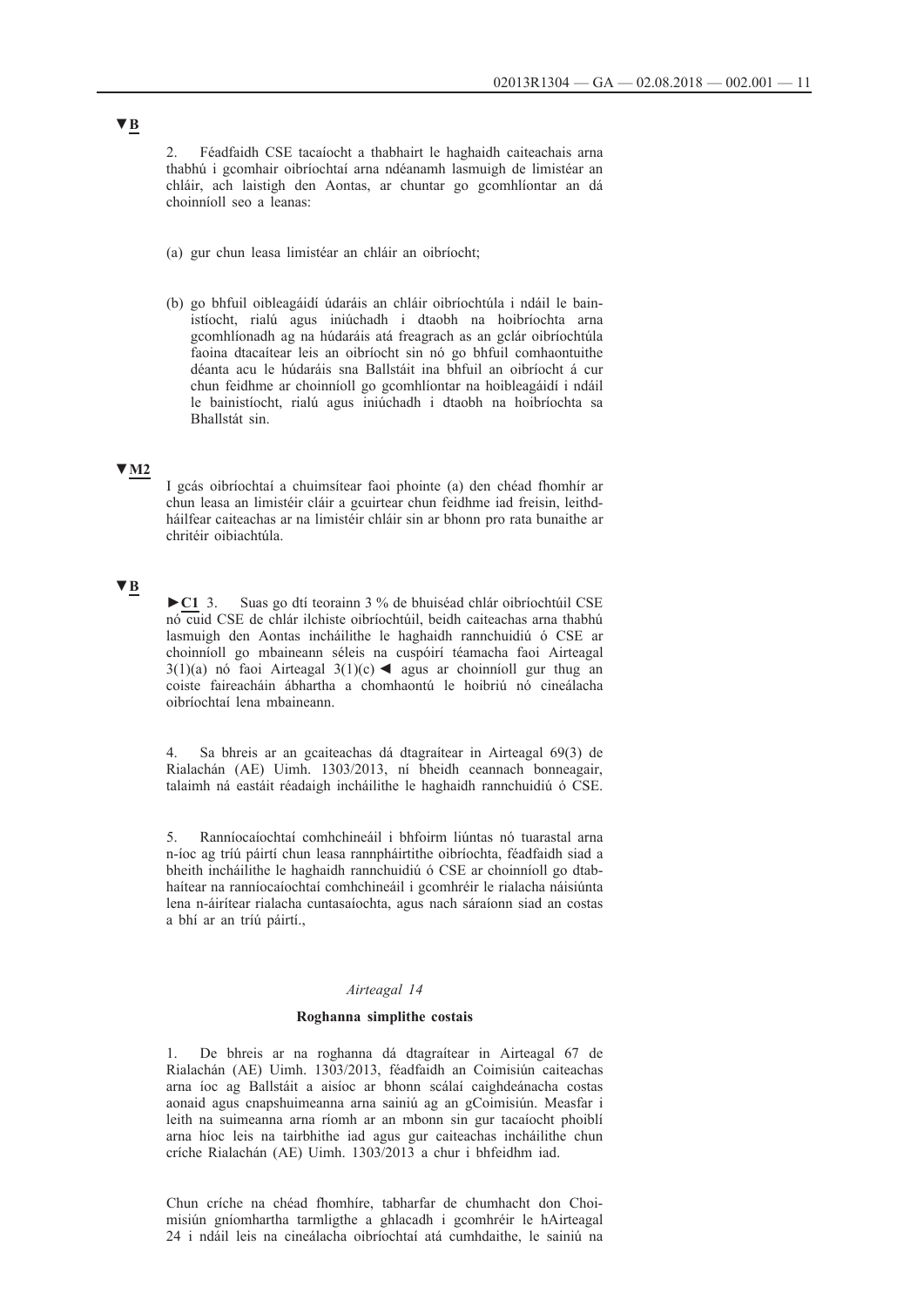scálaí caighdeánacha costas aonaid agus cnapshuimeanna agus a nuasmhéideanna, sainiú is féidir a choigeartú de réir na modhanna comhaontaithe is infheidhme agus taithí a fuarthas le linn na tréimhse cláreagraithe roimhe seo á chur i gcuntas go cuí.

Beidh sé d'aidhm eisiach ag iniúchadh airgeadais a fhíorú go bhfuil na coinníollacha faoina ndéanfaidh an Coimisiún aisíocaíochtaí ar bhonn scálaí caighdeánacha costas aonaid agus cnapshuimeanna, arna gcomhlíonadh.

I gcás ina n-úsáidfear maoiniú ar bhonn scálaí caighdeánacha agus cnaipshuimeanna i gcomhréir leis an gcéad fhomhír, féadfaidh an Ballstát a chleachtais chuntasaíochta a chur i bhfeidhm ar oibríochtaí tacaíochta. Chun críche an Rialacháin seo agus Rialachán (AE) Uimh. 1303/2013, ní bheidh cleachtais chuntasaíochta den sórt sin ná na suimeanna a thig astu faoi réir iniúchadh ag an údaráis iniúchóireachta ná ag an gCoimisiún.

#### **▼M2**

1. Leagtar amach na rialacha ginearálta is infheidhme maidir le roghanna costais simplithe faoi CSE in Airteagail, 67, 68, 68a, agus 68b de Rialachán (AE) Uimh. 1303/2013.

### **▼B**

#### *Airteagal 15*

#### **Ionstraimí airgeadais**

De bhun Airteagal 37 de Rialachán (AE) Uimh. 1303/2013, féadfaidh CSE tacú le gníomhaíochtaí agus beartais a thig faoina raon feidhme trí ionstraimí airgeadais, lena n-áirítear micreachreidmheasanna agus cistí ráthaíochta.

#### CAIBIDIL IV

### **AN TIONSCNAMH UM FHOSTAÍOCHT DON AOS ÓG**

#### *Airteagal 16*

#### **An Tionscnamh um Fhostaíocht don Aos Óg**

Le TFAO, tabharfar tacaíocht don chomhrac i gcoinne dhífhostaíocht an aosa óig i réigiúin incháilithe an Aontais, trí bhíthin tacaíochta do bhearta faoi Airteagal 3(1)(a)(ii) den Rialachán seo. Beidh sé dírithe ar gach duine óg faoi 25 bliana d'aois nach bhfuil fostaithe ná in oideachas ná in oiliúint, atá neamhghníomhach nó dífhostaithe (iad siúd atá dífhostaithe go fadtéarmach san áireamh), bíodh siad cláraithe mar dhaoine atá ag lorg oibre nó ná bíodh. Ar bhonn deonach féadfaidh Ballstáit a chinneadh an spriocghrúpa a shíneadh chun daoine óga faoi 30 bliain d'aois a áireamh.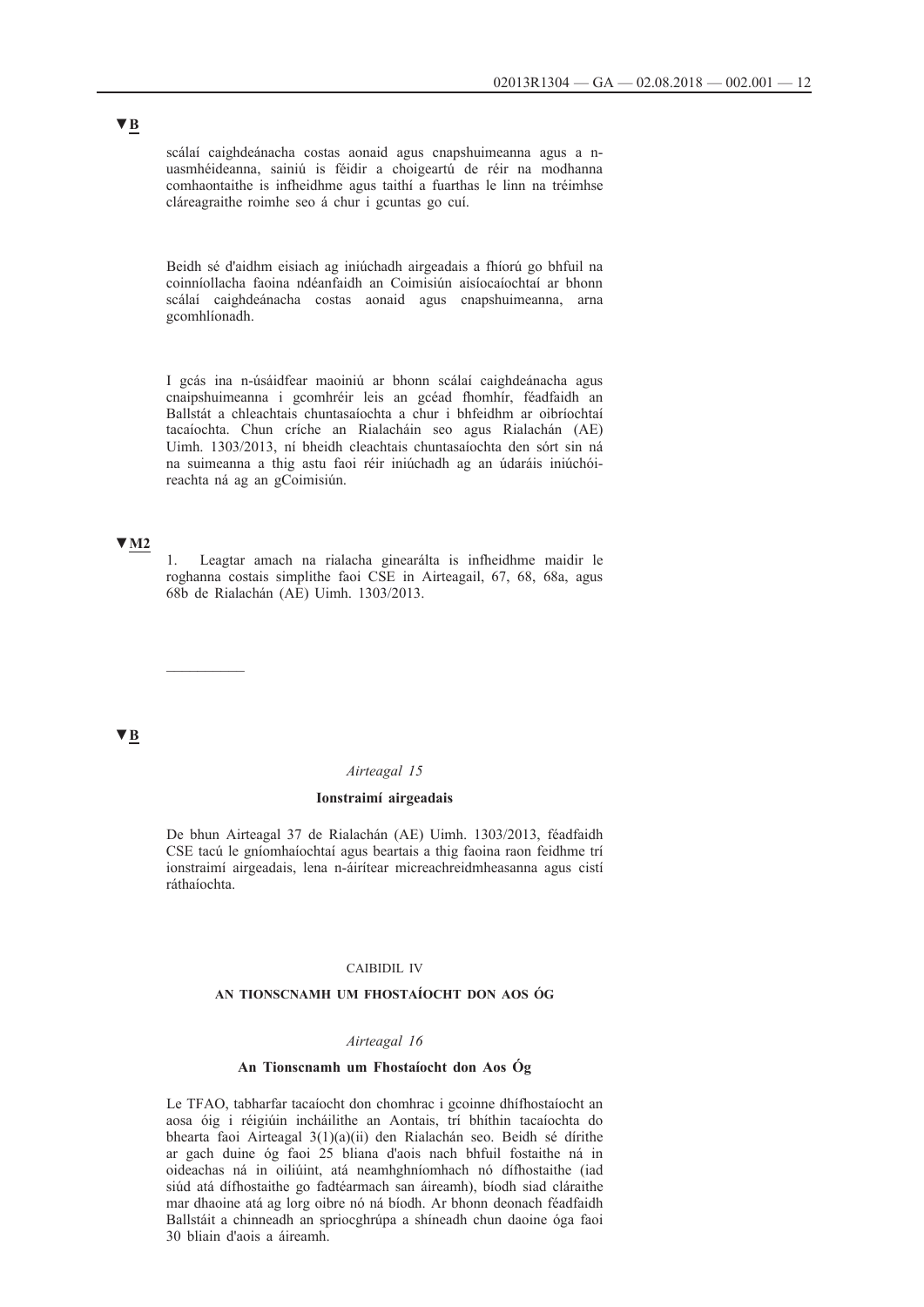Chun críche TFAO do 2014-2015, is iad "réigiúin incháilithe" na réigiúin leibhéal NUTS 2 sin a bhfuil rátaí dífhostaíochta óige acu do dhaoine óga ó 15 bliana go 24 bliain níos mó ná 25 % in 2012 agus, i gcás Bhallstáit inar mhéadaigh ráta dífhostaíochta an aosa óig níos mó ná 30 % in 2012, réigiúin leibhéal NUTS 2 ag a bhfuil rátaí dífhostaíochta óige níos mó ná 20 % in 2012.

Féadfar na hacmhainní i gcomhair TFAO a ardú do na blianta 2016 go 2020 i gcreat an nós imeachta bhuiséadaigh i gcomhréir le hAirteagal 14 de Rialachán (AE) Uimh. 1311/2013. Chun na réigiúin a chinneadh atá incháilithe do TFAO don tréimhse 2016-2020, déanfar an tagairt do 2012 sonraí sa dara fomhír a fhorléiriú mar thagairt do na sonraí bliantúla is déanaí atá ar fáil. Leanfaidh an miondealú de réir Ballstáit de na hacmhainní breise na céimeanna céanna leis an leithdháileadh sonrach tosaigh i gcomhréir le hIarscríbhinn VIII a ghabhann le Rialachán (AE) Uimh. 1303/2013.

Féadfaidh Ballstáit, i gcomhaontú leis an gCoimisiún, cinneadh a dhéanamh méid teoranta nach mó ná 10 % de na cistí faoi TFAO a leithdháileadh ar dhaoine óga atá ina gcónaí i bhforéigiúin ina bhfuil ardleibhéil dífhostaíochta i measc an aosa óig agus atá lasmuigh de na réigiún incháilithe ar leibhéal NUTS 2.

#### *Airteagal 17*

#### **Díriú téamach**

Ní chuirfear an leithdháileadh sonrach do TFAO san áireamh agus an comhchruinniú **►C1** téamach ◄ dá dtagraítear in Airteagal 4 á ríomh.

#### *Airteagal 18*

#### **Cláreagrú**

Tá TFAO ina chuid dhílis de chláreagrú CSE faoi Airteagal 96 de Rialúchán (AE) Uimh. 1303/2013 Más iomchuí, leagfaidh na Ballstáit amach na socruithe clárúcháin do TFAO ina gComhaontuithe Comhpháirtíochta faoi seach agus sa chlár Oibríochtúil.

Is féidir na socruithe sin a bheith i gceann nó i roinnt de na foirmeacha seo a leanas:

(a) clár oibríochta tiomanta;

(b) ais tosaíochta thiomanta laistigh de chlár oibríochta;

(c) cuid d'ais tosaíochta amháin nó níos mó.

Beidh feidhm ag Airteagal 9 agus Airteagal 10 den Rialachán seo freisin maidir le TFAO.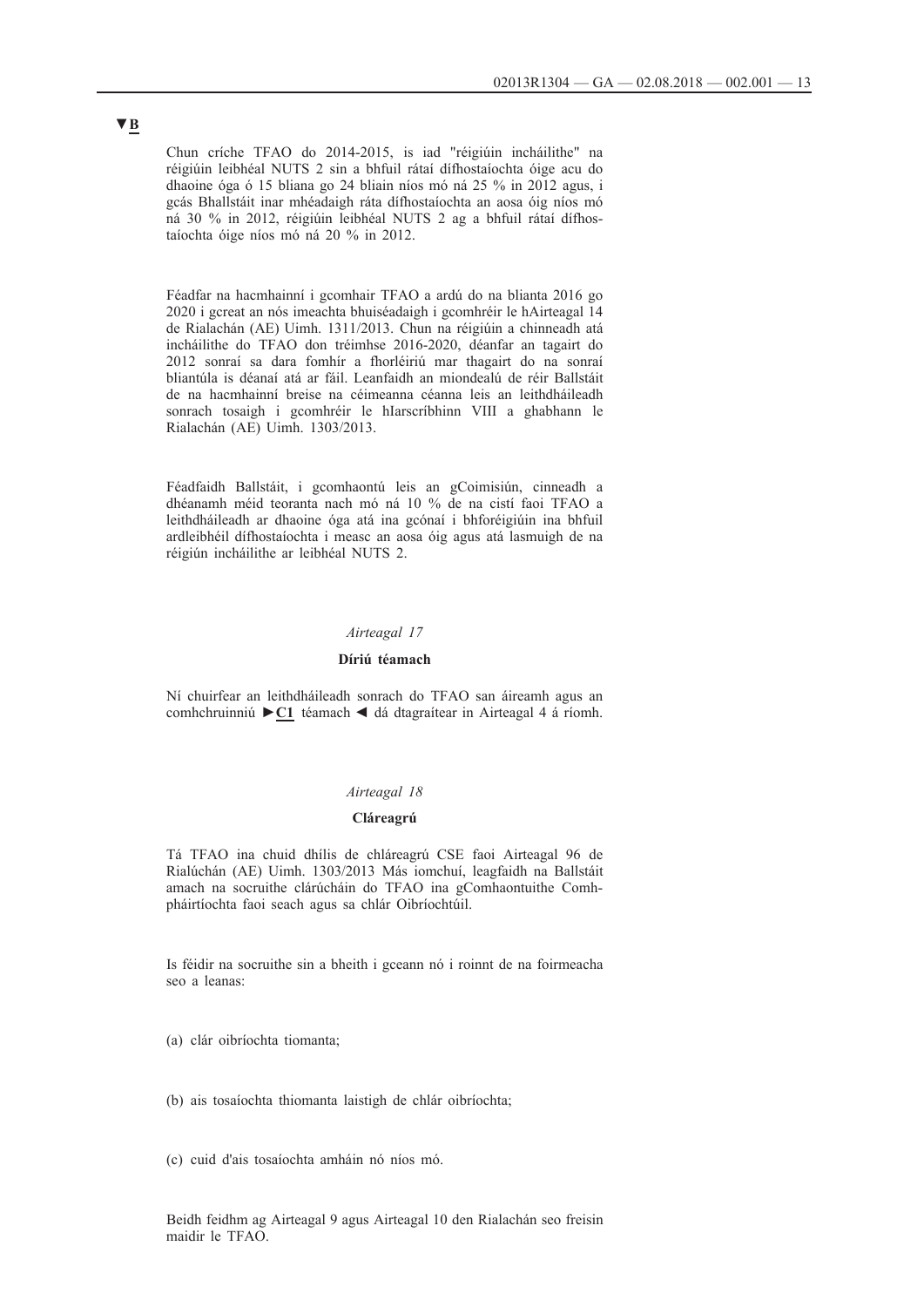#### *Airteagal 19*

#### **Faireachán agus meastóireacht**

1. I dteannta fheidhmeanna an choiste faireacháin a leagtar amach Airteagal 110 de Rialachán (AE) Uimh. 1303/2013, scrúdóidh an coiste faireacháin cur chun feidhme TFAO uair amháin sa bhliain ar a laghad i gcomhthéacs an chláir agus an dul chun cinn atá tá déanta i dtreo a chuspóirí a bhaint amach.

# **▼C1**

2. Beidh faisnéis maidir le cur chun feidhme TFAO sa tuarascáil bhliantúil ar chur chun feidhme agus sa tuarascáil deiridh amhail dá dtagraítear in Airteagal 50(1) agus (2) de Rialachán (AE) Uimh. 1303/2013. Tarchuirfidh an Coimisiún chuig Parlaimint na hEorpa achoimre ar na tuarascála sin amhail dá dtagraítear in Airteagal 53(1) de Rialachán (AE) Uimh. 1303/2013.

# **▼B**

Freastalóidh an Coimisiún ar dhíospóireacht bhliantúil Pharlaimint na hEorpa maidir leis an achoimre ar na tuarascálacha sin.

### **▼C1**

3. Amhail ó Aibreán 2015 agus do na blianta ina dhiaidh sin, agus ag an am céanna leis na tuarascálacha ar chur chun feidhme dá dtagraítear in Airteagal 50(1) agus (2) de Rialachán (AE) Uimh. 1303/2013, tarchuirfidh an t-údarás bainistíochta go leictreonach chuig an gCoimisiún sonraí struchtúrtha maidir le gach ais tosaíochta nó do gach cuid de a thacaíonn le TFAO. Bainfidh sonraí táscaire a tharchuirfear le luachanna do na táscairí a leagtar amach in Iarscríbhinn I agus in Iarscríbhinn II a ghabhann leis an Rialachán seo agus, i gcás inarb infheidhme, le táscairí clár-shonracha. Bainfidh siad le hoibríochtaí arna gcur chun feidhme go páirteach nó go hiomlán.

### **▼B**

4. Maidir leis na tuarascálacha cur chun feidhme bliantúla dá dtagraítear in Airteagal 50(4) de Rialachán (AE) Uimh. 1303/2013, nó, i gcás inarb infheidhme, an tuarascáil ar dhul chun cinn dá dtagraítear in Airteagal 111(4) de Rialachán (AE) Uimh. 1303/2013 agus an tuarascáil bhliantúil cur chun feidhme a cuireadh isteach i mBealtaine 2016, beidh na príomhthorthaí meastóireachta dá dtagraítear i mír 6 den Airteagal seo iontu. Déanfaidh na tuarascálacha freisin caighdeán na dtairiscintí fostaíochta a fuair rannpháirtithe an TFAO a leagan amach agus a mheasúnú, lena n-áirítear daoine óga atá faoi mhíbhuntáiste, ó phobail imeallaithe nó a fhágann oideachas gan aon cháilíocht faighte acu. Déanfaidh na tuarascálacha a ndul chun cinn san oideachas leanúnach a leagan amach agus a mheasúnú freisin, poist inbhuanaithe agus chuibhiúla a fháil, nó maidir le gabháil do phrintíseacht nó d'oiliúnaí d'ardchaighdeán.

5. Sna tuarascálacha ar dhul chun cinn dá dtagraítear in Airteagal 52 (AE) Uimh. 1303/2013, beidh faisnéis bhreise maidir le TFAO agus meastóireacht ar a chur chun feidhme. Tarchuirfidh an Coimisiún chuig Parlaimint na hEorpa achoimre ar na tuarascála sin amhail dá dtagraítear in Airteagal 53(2) den Rialachán sin agus freastalóidh sé ar dhíospóireacht Pharlaimint na hEorpa maidir leis na tuarascálacha sin.

**6.** Déanfar meastóireacht dhá uair ar a laghad le linn na tréimhse clárúcháin ar éifeachtacht, ar éifeachtúlacht agus ar thionchar na tacaíochta comhpháirtí ó CSE ón leithdháileadh sonrach do TFAO, lena n-áirítear maidir le cur chun feidhme na Ráthaíochta don Aos Óg.

Críochnófar an chéad mheastóireacht faoin 31 Nollaig 2015 agus an dara meastóireacht faoin 31 Nollaig 2018.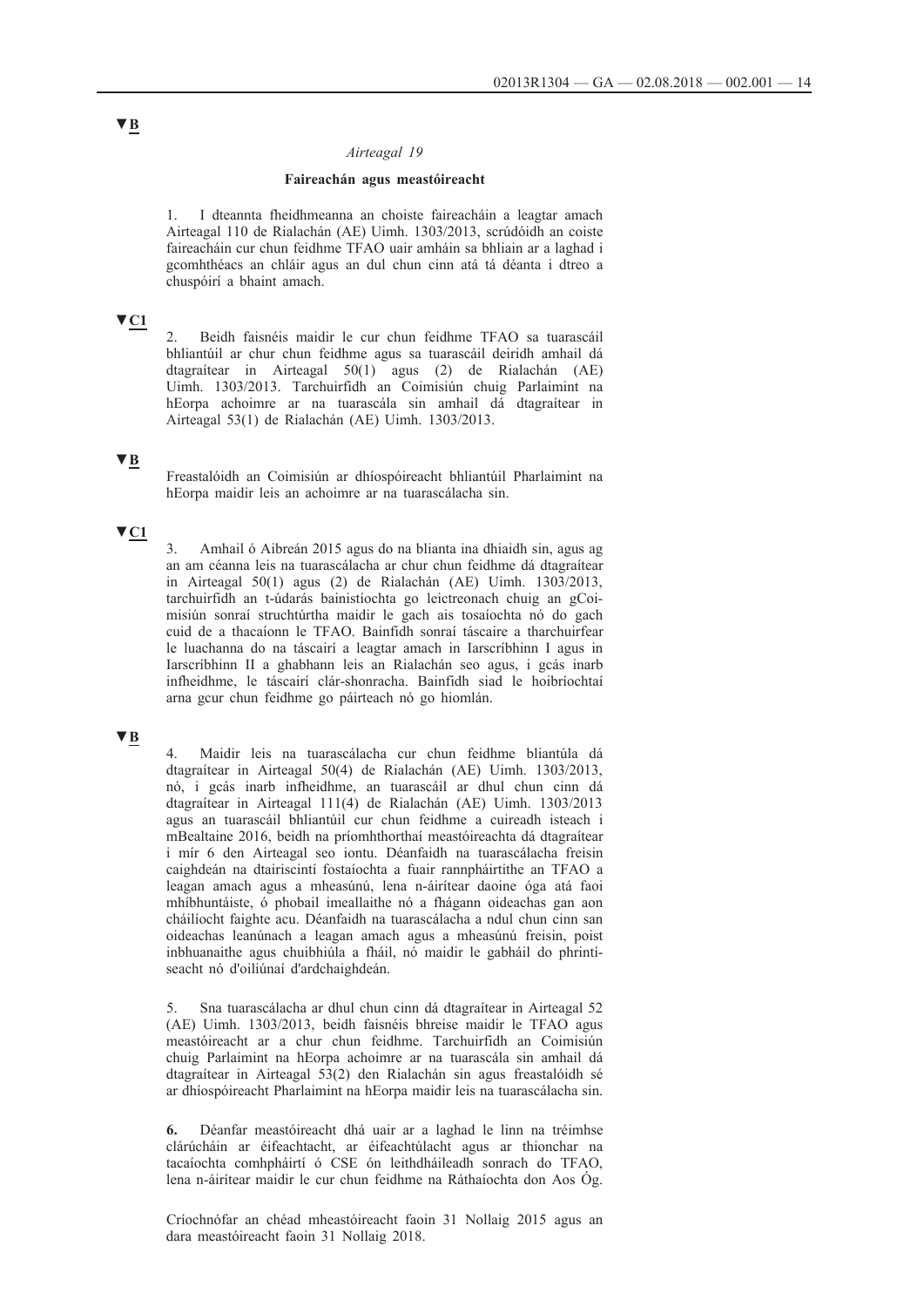#### *Airteagal 20*

#### **Bearta faisnéise agus cumarsáide**

1. Áiritheoidh na tairbhithe go gcuirfear na daoine atá ag glacadh páirte san oibríocht ar an eolas faoin tacaíocht ón TFAO a sholáthrófar trí chistiú CSE agus ó leithdháileadh sonrach an TFAO.

2. Aon doiciméad, a bhaineann le hoibríocht a chur chun feidhme a úsáidtear don phobal nó do rannpháirtithe, lena n-áirítear aon teastas tinrimh nó teastas eile, áireofar ann ráiteas go bhfuair an oibríocht tacaíocht faoin TFAO.

#### *Airteagal 21*

### **Cúnamh teicniúil**

Féadfaidh na Ballstáit an leithdháileadh sonrach don TFAO a chur san áireamh i ríomh na teorann le méid iomlán cistí a leithdháiltear ar chúnamh teicniúil gach Ballstáit.

#### *Airteagal 22*

#### **Tacaíocht airgeadais**

1. Leis an gCinneadh ón gCoimisiún lena nglacfar clár oibríochtúil, socrófar an t-uasmhéid tacaíochta ón leithdháileadh don TFAO agus tacaíocht chomhfhreagrach CSE, mar mhéid uilíoch agus freisin de réir catagóire réigiún, do gach ais tosaíochta. Beidh an tacaíocht chomhfhreagrach ó CSE comhionann ar a laghad leis an leithdháileadh sonrach don TFAO do gach ais tosaíochta.

2. Ar bhonn na méideanna dá dtagraítear i mír 1, socrófar leis an gCinneadh ón gCoimisiún dá dtagraítear i mír 1 an cóimheas idir na catagóirí réigiún do thacaíocht CSE do gach ais tosaíochta.

3. I gcás ina gcuirtear an TFAO chun feidhme le hais tosaíochta shonrach lena gcumhdaítear réigiúin incháilithe as níos mó ná catagóir amháin, beidh feidhm ag an ráta cómhaoinithe is airde maidir le leithdháileadh CSE.

Ní bheidh an leithdháileadh sonrach don TFAO faoi réir an cheanglais náisiúnta chómhaoinithe.

Cuirfear ráta cómhaoinithe CSE chomh maith leis an leithdháileadh ar leith don TFAO san áireamh agus ráta foriomlán cómhaoinithe na haise tosaíochta arna shocrú leis an gCinneadh ón gCoimisiún dá dtagraítear i mír 1 á ríomh.

#### **▼M1**

#### *Airteagal 22a*

#### **Méid breise réamh-mhaoinithe tosaigh a íoc le cláir oibríochtúla a fhaigheann tacaíocht ó TFAO**

1. I dteannta an mhéid réamh-mhaoinithe tosaigh a íoctar i gcomhréir le pointe (b) d'Airteagal 134(1) de Rialachán (AE) Uimh. 1303/2013, íocfar méid breise réamh-mhaoinithe tosaigh ón leithdháileadh sonrach do TFAO in 2015 leis na cláir oibríochtúla uile a fhaigheann tacaíocht ó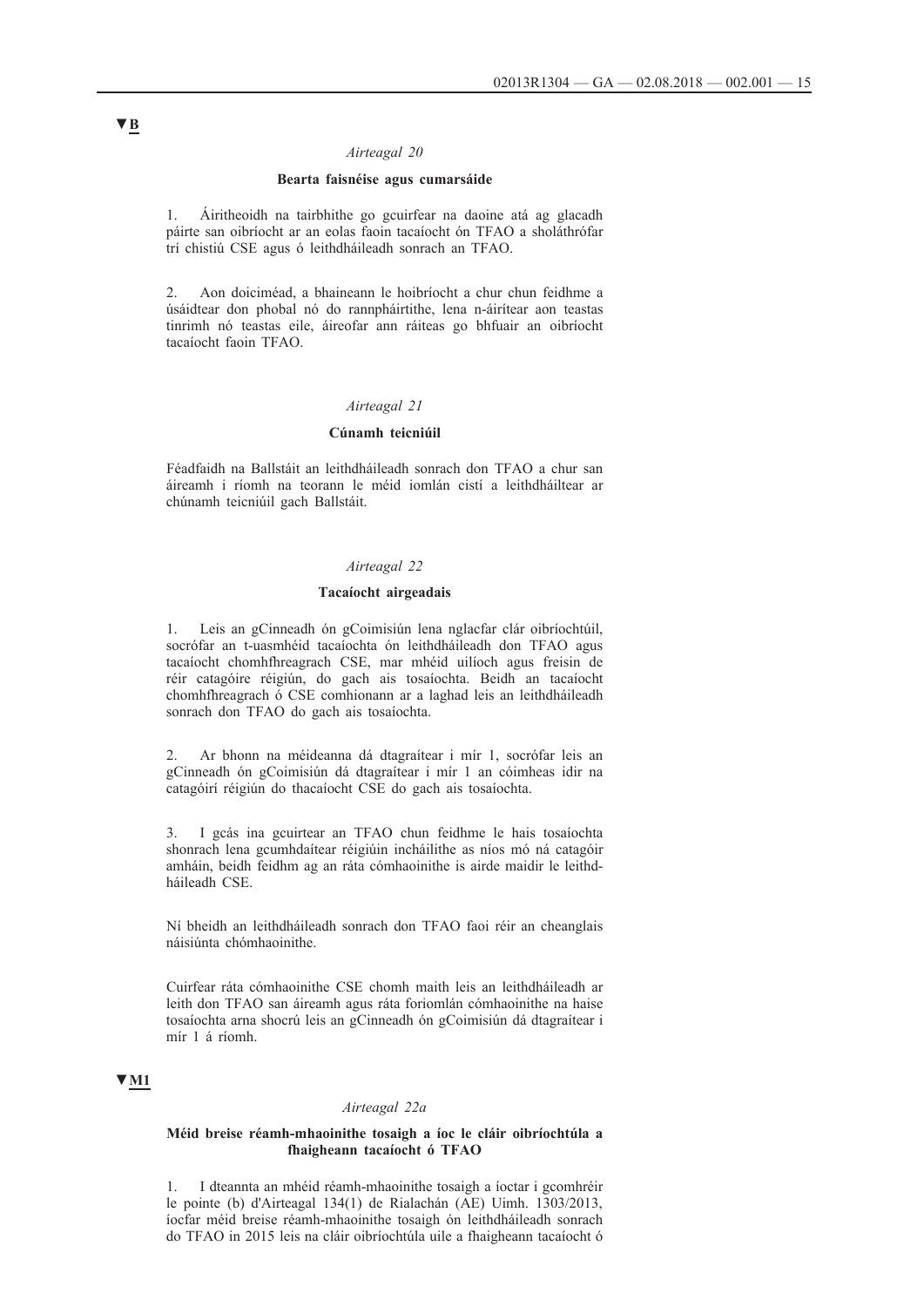TFAO, beag beann ar fhoirm an tsocraithe clárúcháin i gcomhréir le hAirteagal 18 den Rialachán seo, d'fhonn an réamh-mhaoiniú tosaigh ón leithdháileadh sonrach do TFAO a mhéadú go 30 % (an "méid breise réamh-mhaonaithe tosaigh").

2. Chun an méid breise réamh-mhaoinithe tosaigh a ríomh, déanfar na méideanna arna n-íoc ón leithdháileadh sonrach do TFAO leis an gclár oibríochtúil i gcomhréir le pointe (b) d'Airteagal 134(1) de Rialachán (AE) Uimh. 1303/2013 a asbhaint.

3. Faoi 23 Bealtaine 2016, mura mbeidh iarratais ar íocaíochtaí eatramhacha curtha isteach ag Ballstát inarb ionann ranníocaíocht an Aontais ó TFAO agus ar a laghad 50 % den mhéid breise réamhmhaoinithe tosaigh, aisíocfaidh an Ballstát sin méid iomlán an mhéid bhreise réamh-mhaoinithe tosaigh a íocadh i gcomhréir le mír 1 leis an gCoimisiún. Ní dhéanfaidh aon aisíoc den sórt sin difear don ranníocaíocht ón leithdháileadh sonrach do TFAO leis an gclár oibríochtúil lena mbaineann.

### **▼B**

#### *Airteagal 23*

#### **Bainistíocht airgeadais**

Chomh maith le hAirteagal 130 de Rialachán (AE) Uimh. 1303/2013, i gcás ina n-aisíocfaidh an Coimisiún íocaíochtaí eatramhacha agus ina níocfaidh sé an t-iarmhéid deiridh do TFAO de réir aise tosaíochta, leithdháilfidh sé an aisíocaíocht ó bhuiséad an Aontais go comhionann idir CSE agus an leithdháileadh sonrach do TFAO. A luaithe a bheidh na hacmhainní go léir ón leithdháileadh sonrach don TFAO aisíoctha, déanfaidh an Coimisiún na haisíocaíochtaí a bheidh fanta a leithdháileadh ó bhuiséad an Aontais ar CSE.

Déanfaidh an Coimisiún an aisíocaíocht ó CSE a leithdháileadh idir catagóirí réigiún de réir an chóimheasa atá leagtha síos in Airteagal 22 (2).

#### CAIBIDIL V

#### **TARMLIGEAN CUMHACHTA AGUS FORÁLACHA DEIRIDH**

#### *Airteagal 24*

#### **An tarmligean a fheidhmiú**

1. Tugtar de chumhacht don Choimisiún gníomhartha tarmligthe a ghlacadh faoi réir na gcoinníollacha a leagtar síos san Airteagal seo.

2. Tabharfar an chumhacht chun gníomhartha tarmligthe a ghlacadh dá dtagraítear in Airteagal 14(1) don Choimisiún ón 21 Nollaig 2013 go dtí an 31 Nollaig 2020.

3. Féadfaidh Parlaimint na hEorpa nó an Chomhairle tarmligean na cumhachta dá dtagraítear in Airteagal 14(1) a chúlghairm tráth ar bith. Cuirfidh cinneadh cúlghairm a dhéanamh deireadh le tarmligean na cumhachta atá sonraithe sa chinneadh sin. Tiocfaidh sé i bhfeidhm an lá tar éis fhoilsiú an chinnidh in *Iris Oifigiúil an Aontais Eorpaigh* nó ag dáta níos déanaí a shonrófar sa chinneadh. Ní dhéanfaidh sé difear do bhailíocht aon ghníomhartha tarmligthe atá i bhfeidhm cheana féin.

# **▼M1**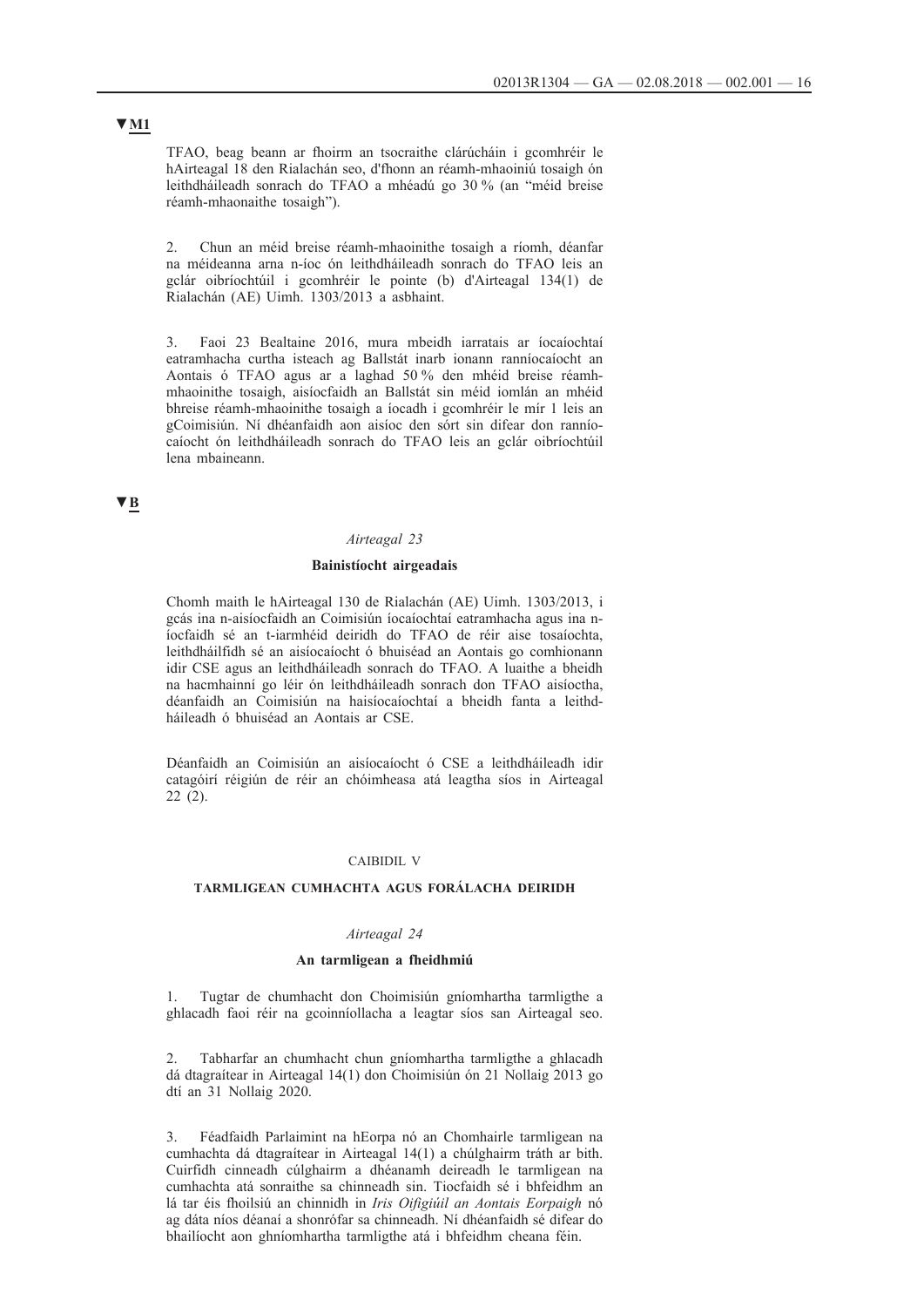4. A luaithe agus a ghlacfaidh sé gníomh tarmligthe, cuirfidh an Coimisiún Parlaimint na hEorpa agus an Chomhairle ar an eolas ina leith an tráth céanna.

5. Ní thiocfaidh gníomh tarmligthe a ghlacfar de bhun Airteagal 14(1) i bhfeidhm ach amháin mura ndéanfaidh Parlaimint na hEorpa nó an Chomhairle agóid ina choinne laistigh de thréimhse dhá mhí ón dáta ar a dtabharfar fógra faoin ngníomh sin do Pharlaimint na hEorpa agus don Chomhairle nó, más rud é, sula mbeidh an tréimhse sin caite, go mbeidh sé curtha in iúl don Choimisiún ag Parlaimint na hEorpa agus ag an gComhairle araon nach ndéanfaidh siad agóid ina choinne. Déanfar an tréimhse sin a shíneadh ar feadh dhá mhí ar thionscnamh Pharlaimint na hEorpa nó na Comhairle.

#### *Airteagal 25*

#### **Coiste faoi Airteagal 163 CFAE**

1. Beidh de chúnamh ag an gCoimisiún Coiste ("Coiste CSE") a bhunaítear faoi Airteagal 163 CFAE.

2. Féadfaidh an Comhalta den Choimisiún a bheidh freagrach as a bheith mar chathaoirleach ar Choiste CSE an fhreagracht sin a tharmligean d'oifigeach sinsearach ón gCoimisiún. Is é an Coimisiún a chuirfidh Rúnaíocht ar fáil do Choiste CSE.

3. Ceapfaidh gach Ballstát ionadaí amháin ón rialtas, ionadaí amháin ó eagraíochtaí na n-oibrithe, ionadaí amháin ó eagraíochtaí na bhfostóirí agus ionadaí malartach do gach comhalta ar feadh uastréimhse seacht mbliana. Mura mbeidh an comhalta i láthair, beidh sé de theideal ag an ionadaí malartach páirt a ghlacadh sna himeachtaí.

4. Áireofar sa Choiste CSE ionadaí amháin ó gach eagraíocht atá agus lena ndéantar ionadaíocht ar eagraíochtaí na n-oibrithe agus ar eagraíochtaí na bhfostóirí ar leibhéal an Aontais

5. Féadfaidh Coiste CSE cuireadh a thabhairt d'ionadaithe neamhvótála an Bhainc Eorpaigh Infheistíochta agus an Chiste Eorpaigh Infheistíochta agus d'ionadaithe neamh-vótála eagraíochtaí ábhartha na sochaí sibhialta chuig a chruinnithe má éilítear le clár oibre an chruinnithe go mbeidh siad rannpháirteach.

6. Maidir le Coiste CSE:

- (a) rachfar i gcomhairle leis maidir leis na dréachtchinntí ón gCoimisiún a bhaineann le cláir oibriúcháin agus le cláreagrú i gcás tacaíocht ó CSE;
- (b) rachfar i gcomhairle leis maidir le cúnamh teicniúil a úsáid, ar úsáid phleanáilte í, i gcás tacaíochta ó CSE agus maidir le saincheisteanna eile a mbeidh tionchar acu ar straitéisí a chur chun feidhme ar leibhéal an Aontais i ábhartha do CSE;
- (c) tacóidh sé le liosta na dtéamaí comhchoiteanna do chomhar trasnáisiúnta dá bhforáiltear in Airteagal 10(3).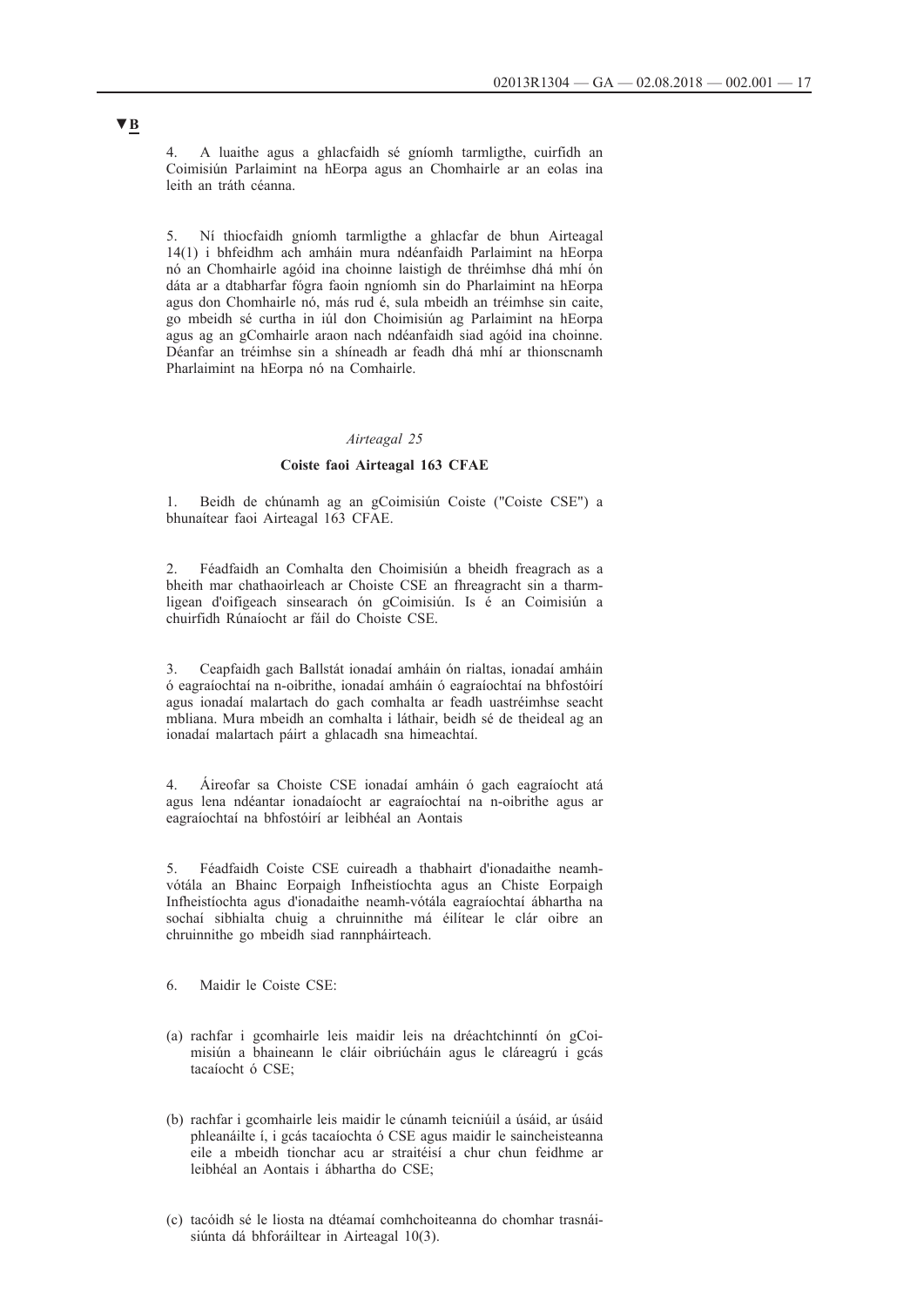7. Féadfaidh Coiste CSE tuairimí a thabhairt maidir leis an méid seo a leanas:

- (a) ceisteanna maidir leis an ranníocaíocht ó CSE le cur chun feidhme straitéis Eoraip 2020;
- (b) ceisteanna maidir le Rialachán (CE) Uimh. 1303/2013 a bheidh ábhartha maidir leis an CSE;
- (c) ceisteanna maidir le CSE a chuirfidh an Coimisiún ar aghaidh chuige seachas na cinn dá dtagraítear i mír 6.

8. Glacfar tuairimí Choiste CSE trí thromlach glan na vótaí a chaitear go bailí, agus cuirfear in iúl do Pharlaimint na hEorpa iad le haghaidh faisnéise. Déanfaidh an Coimisiún Coiste CSE a chur ar an eolas faoin gcaoi ar chuir sé tuairimí an Choiste san áireamh.

### *Airteagal 26*

#### **Forálacha idirthréimhseacha**

1. Ní dhéanfaidh an Rialachán seo difear do leanúint de chúnamh ná do mhodhnú cúnaimh, lena n-áirítear é a chur ar ceal i bpáirt nó ina iomláine, ar cúnamh é a dhéanann an Coimisiún a fhormheas ar bhonn Rialachán (CE) Uimh. 1081/2006 nó ar bhonn aon reachtaíochta eile a bhfuil feidhm aici maidir leis an gcúnamh sin ar an 31 Nollaig 2013. Beidh feidhm fós dá bhrí sin ag an Rialachán sin nó ag reachtaíocht infheidhme eile den sórt sin tar éis an31 Nollaig 2013 maidir leis an gcúnamh sin nó leis na tionscadail i dtrácht go dtí go dtiocfaidh an cúnamh nó na hoibríochtaí sin chun críche.

2. Beidh iarratais ar chúnamh a fháil arna ndéanamh nó arna bhformheas faoi Rialachán (CE) Uimh. 1081/2006 roimh an 1 Eanáir 2014 fós bailí.

### *Airteagal 27*

#### **Aisghairm**

### **▼C1**

Gan dochar do na forálacha a leagtar síos in Airteagal 26 den Rialachán seo, aisghairtear leis seo Rialachán (CE) Uimh. 1081/2006, le héifeacht ón 1 Eanáir 2014.

### **▼B**

Déanfar na tagairtí don Rialachán aisghairthe a fhorléiriú mar thagairtí don Rialachán seo agus léifear iad i gcomhréir leis an tábla comhghaoil a leagtar amach in Iarscríbhinn III.

#### *Airteagal 28*

#### **Athbhreithniú**

Déanfaidh Parlaimint na hEorpa agus an Chomhairle athbhreithniú ar an Rialachán seo faoin 31 Nollaig 2020 i gcomhréir lehAirteagal 164 CFAE.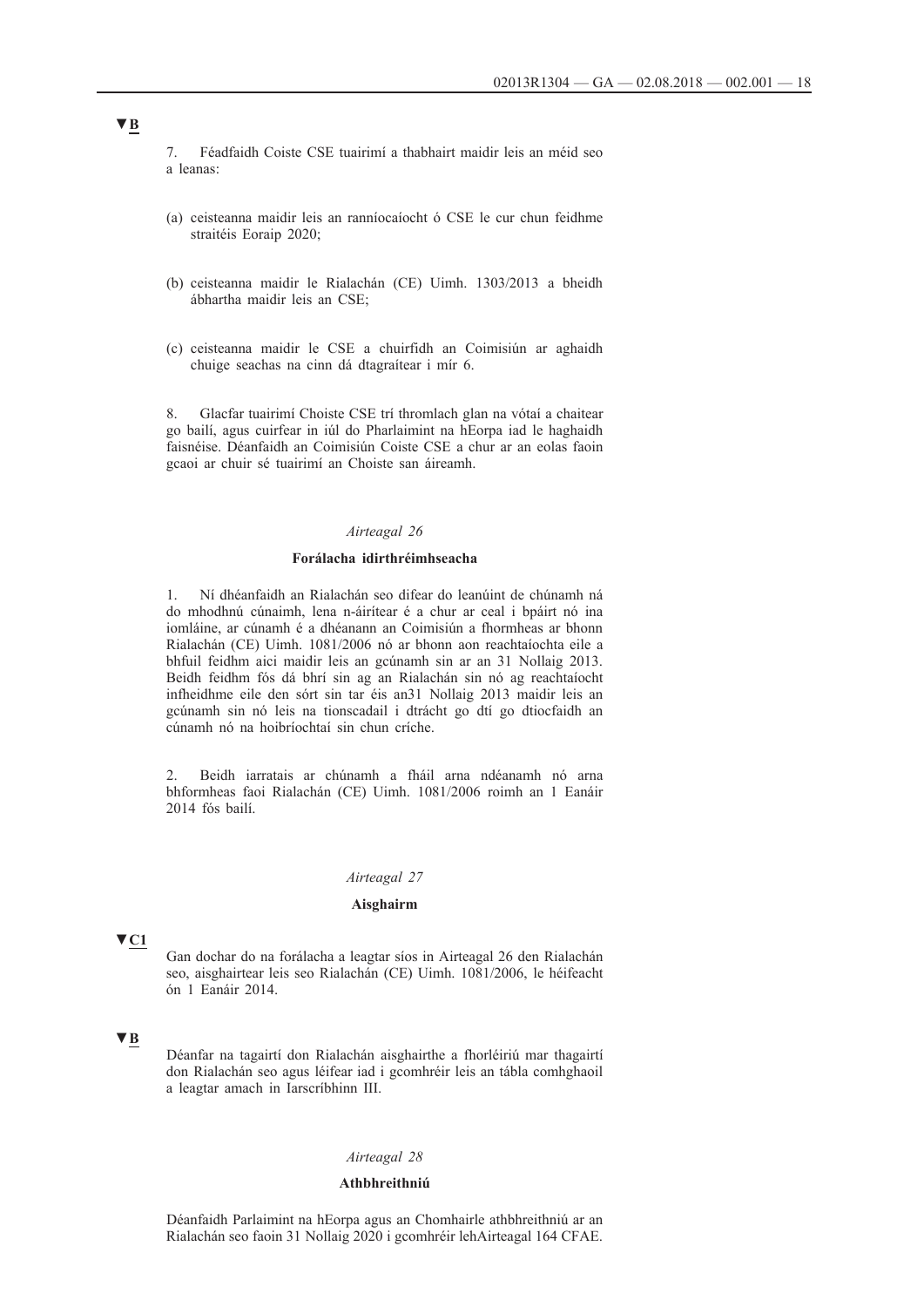# *Airteagal 29*

# **Teacht i bhfeidhm**

Tiocfaidh an Rialachán seo i bhfeidhm ar an lá tar éis lá a fhoilsithe in *Iris Oifigiúil an Aontais Eorpaigh*.

Beidh an Rialachán seo ina cheangal go huile agus go hiomlán agus beidh sé infheidhme go díreach i ngach Ballstát.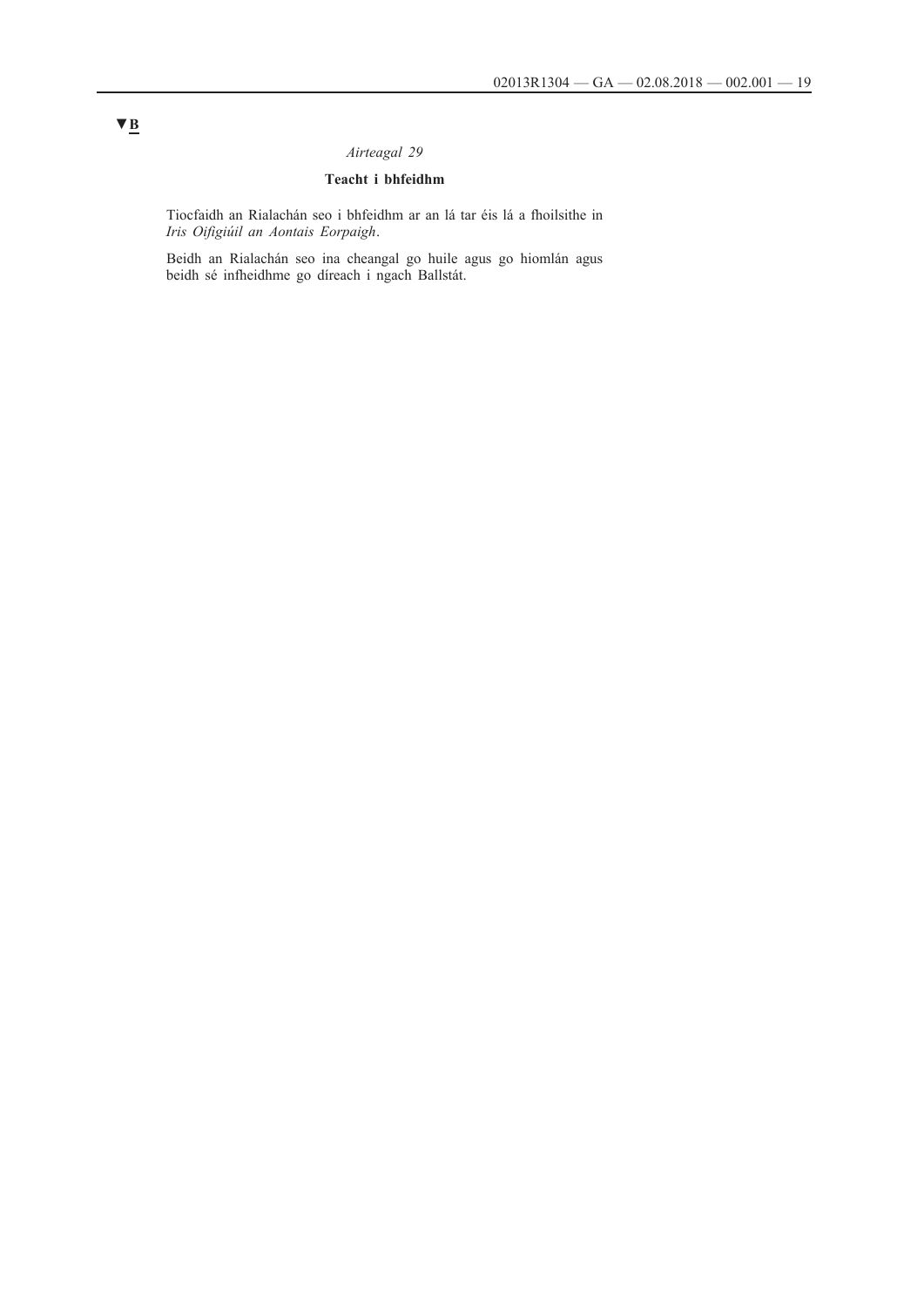#### *IARSCRÍBHINN I*

#### **Comhtháscairí aschuir agus toraidh le haghaidh infheistíochtaí CSE**

### **▼M2**

(1) Comhtháscairí aschuir maidir le rannpháirtithe

Tagairt is ea "rannpháirtithe" (+ ) do dhaoine a fhaigheann tairbhe dhíreach ó idirghabháil CSE ar féidir iad a aithint agus faisnéis a iarraidh uathu faoina saintréithe, agus a bhfuil caiteachas sonrach curtha in áirithe dóibh. Ní dhéanfar daoine eile a áireamh mar rannpháirtithe. Déanfar na sonraí ar fad a mhiondealú de réir inscne.

Is iad na comhtháscairí aschuir do rannpháirtithe:

- daoine dífhostaithe, lena n-áirítear daoine atá dífhostaithe go fadtéarmach\*,
- daoine atá dífhostaithe go fadtéarmach\*,
- daoine neamhghníomhacha\*,
- daoine neamhghníomhacha, nach bhfuil páirteach in oideachas ná oiliúint\*,
- daoine fostaithe, lena n-áirítear daoine féinfhostaithe\*,
- daoine faoi bhun 25 bliana d'aois\*
- daoine os cionn 54 bliana d'aois\*,
- daoine os cionn 54 bliana d'aois atá dífhostaithe, lena n-áirítear dífhostaithe go fadtéarmach, nó neamhghníomhach nach bhfuil san oideachas ná in oiliúint\*,
- daoine a bhfuil oideachas bunscoile (ISCED 1) nó meánscoile íochtaraí (ISCED 2) acu\*,
- daoine a bhfuil oideachas meánscoile uachtaraí (ISCED 3) nó oideachas iar-mheánscoile (ISCED 4) acu\*,
- daoine a bhfuil oideachas treasach (ISCED 5 nó 8) acu\*,
- imircigh, daoine de chúlra iasachta, mionlaigh (lena n-áirítear pobail imeallaithe amhail na Romaigh)\*\*,
- daoine faoi mhíchumas\*\*,
- daoine eile faoi mhíbhuntáiste\*\*.

Ríomhfar líon iomlán na rannpháirtithe go huathoibríoch ar bhonn na dtáscairí aschuir.

Déanfar na sonraí sin maidir le rannpháirtithe in oibríocht CSE a sholáthar sna tuarascálacha bliantúla ar chur chun feidhme mar a shonraítear in Airteagal 50(1) agus (2) agus in Airteagal 111(1) de Rialachán (AE) Uimh. 1303/2013.

Déanfar na sonraí seo a leanas maidir le rannpháirtithe a sholáthar sna tuarascálacha bliantúla ar chur chun feidhme mar a shonraítear in Airteagal 50 de Rialachán (AE) Uimh. 1303/2013:

- gan dídean nó dá ndéanann eisiamh tithíochta difear\*,
- ó limistéir thuaithe $*$  ( $*$ )

Déanfar na sonraí maidir leis an dá tháscaire sin a bhailiú bunaithe ar shampla ionadaíoch de rannpháirtithe faoi chuimsiú gach tosaíochta infheistíochta. Ba cheart bailíocht inmheánach a áirithiú sa chaoi go bhféadfar na sonraí a ghinearálú ar leibhéal na tosaíochta infheistíochta.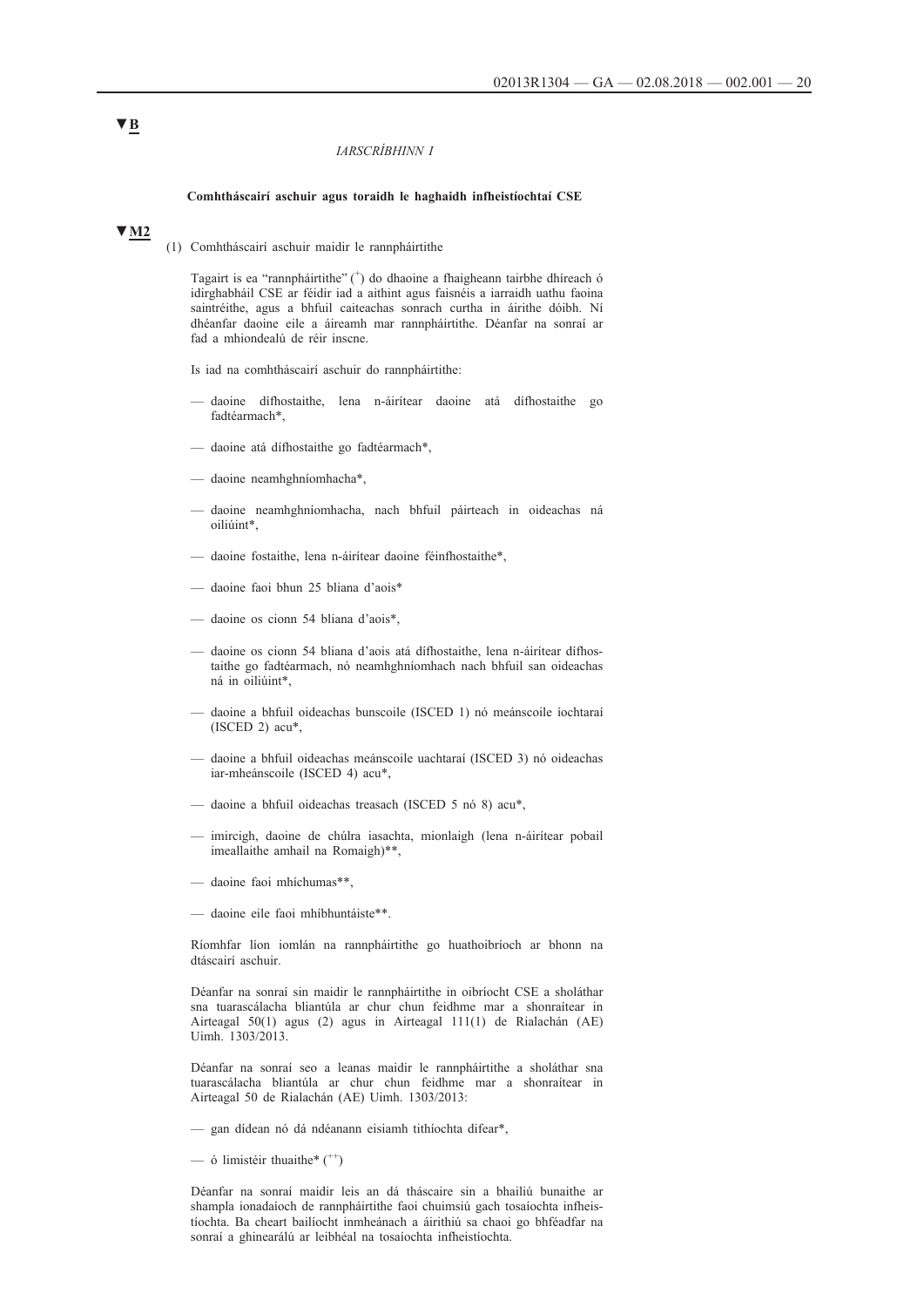- (2) Is iad comhtháscairí aschuir i gcomhair eintiteas:
	- líon na dtionscadal arna gcur chun feidhme ina n-iomláine nó i bpáirt ag comhpháirtithe sóisialta nó ag eagraíochtaí neamhrialtasacha,
	- líon na dtionscadal atá tiomnaithe do rannpháirtíocht inbhuanaithe agus do dhul chun cinn na mban san fhostaíocht,
	- líon na dtionscadal arna ndíriú ar riaracháin phoiblí nó ar sheirbhísí poiblí ar an leibhéal náisiúnta, réigiúnach nó áitiúil,
	- líon na micreaghnóthas, na ngnóthas beag agus meánmhéide a bhfuil tacaíocht á fáil acu, (lena n-áirítear fiontair chomhair, fiontair an gheilleagair shóisialta).

Déanfar na sonraí sina sholáthar sna tuarascálacha bliantúla ar chur chun feidhme mar atá sonraithe in Airteagal 50(1) agus (2) agus in Airteagal 111(1) de Rialachán (AE) Uimh. 1303/2013.

- (3) Is iad na comhtháscairí toraidh láithreacha do rannpháirtithe:
	- rannpháirtithe neamhghníomhacha atá ag lorg poist arís ar fhágáil dóibh
	- rannpháirtithe in oideachas/oiliúint ar fhágáil dóibh
	- rannpháirtithe a fuair cáilíocht ar fhágáil dóibh
	- rannpháirtithe i bhfostaíocht, lena n-áirítear féinfhostaíocht, ar fhágáil dóibh
	- rannpháirtithe faoi mhíbhuntáiste atá i mbun post a lorg, oideachais/oiliúna, cáilíocht a fháil, fostaíochta, lena n-áirítear féinfhostaíocht, ar fhágáil dóibh\*\*

Déanfar na sonraí sin a sholáthar sna tuarascálacha bliantúla ar chur chun feidhme mar atá sonraithe in Airteagal 50(1) agus (2) agus in Airteagal 111(1) de Rialachán (AE) Uimh. 1303/2013. Déanfar na sonraí ar fad a mhiondealú de réir inscne.

- (4) Comhtháscairí fadtéarmacha toraidh do rannpháirtithe is iad:
	- rannpháirtithe féinfhostaithe, lena n-áirítear féinfhostaíocht, sé mhí tar éis dóibh fágáil,
	- rannpháirtithe i staid níos fearr i margadh an tsaothair sé mhí tar éis dóibh fágáil,
	- rannpháirtithe os cionn 54 bliana d'aois atá fostaithe, lena n-áirítear féinfhostaíocht, sé mhí tar éis dóibh fágáil\*,
	- rannpháirtithe faoi mhíbhuntáiste atá fostaithe, lena n-áirítear féinfhostaíocht, 6 mhí tar éis dóibh fágáil\*\*.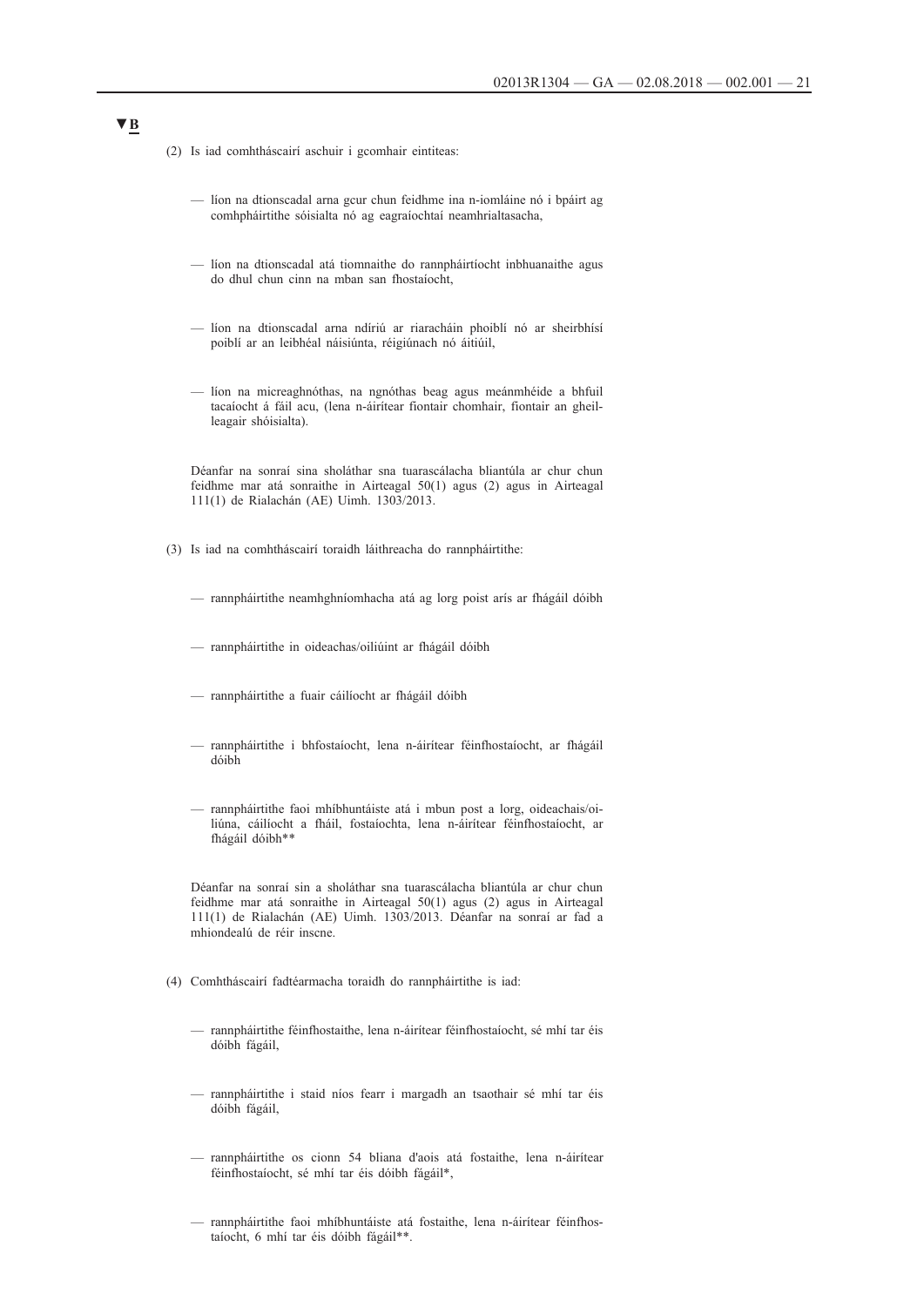Déanfar na sonraí sin a sholáthar sna tuarascálacha bliantúla ar chur chun feidhme mar atá sonraithe in Airteagal 50(5) de Rialachán (AE) 1303/2013 Baileofar iad bunaithe ar shampla ionadaíoch de rannpháirtithe faoi chuimsiú gach tosaíochta infheistíochta. Déanfar bailíocht inmheánach an tsampla a áirithiú sa chaoi go bhféadfar na sonraí a ghinearálú ar leibhéal na tosaíochta infheistíochta. Déanfar na sonraí ar fad a mhiondealú de réir inscne.

( + ) Déanfaidh na húdaráis bhainistíochta córas a bhunú lena dtaiscfear agus lena stórálfar sonraí na rannpháirtithe aonair i bhfoirm leictreonach mar a leagtar amach in Airteagal 125(2)(d) de Rialachán (AE) Uimh. 1303/2013. Ní mór socruithe próiseála sonraí na mBallstát a bheith i gcomhréir le Treoir 95/46/CE ó Pharlaimint na hEorpa agus ón gComhairle an 24 Deireadh Fómhair 1995 maidir le daoine aonair a chosaint i dtaca le próiseáil sonraí pearsanta agus maidir le saorghluaiseacht sonraí den sórt sin (IO L 281, 23.11.1995, lch. 31), go háirithe Airteagal 7 agus Airteagal 8 den treoir sin.

Is sonraí pearsanta de réir Airteagal 7 de Threoir 95/46/CE iad sonraí arna dtuairisciú faoi na táscairí a bhfuil \* marcáilte in aice leo. Tá sé riachtanach iad a phróiseáil chun an oibleagáid dhlíthiúil a bhfuil an rialtóir faoina réir a chomhlíonadh (Airteagal 7(c) de Threoir 95/46/CE). Chun sainmhíniú a fháil ar rialtóir, féach Airteagal 2 de Threoir 95/46/CE.

Is catagóir speisialta sonraí de réir Airteagal 8 de Threoir 95/46/CE iad sonraí arna dtuairisciú faoi na táscairí a bhfuil \*\* marcáilte ina aice leo. Faoi réir coimircí oiriúnacha a bheith tugtha, féadfaidh Ballstáit, ar mhaithe le leas poiblí substaintiúil, díolúintí a leagan síos i dteannta na cinn a leagadh síos in Airteagal 8(2) de Threoir 95/46/CE, trí bhíthin an dlí náisiúnta nó trí bhíthin cinnidh de chuid an údaráis mhaoirseachta (Airteagal 8(4) de Threoir 95/46/CE).

(<sup>++</sup>) Baileofar na sonraí ar leibhéal aonad riaracháin níos lú (aonaid riaracháin áitiúla 2), i gcomhréir le Rialachán (CE) Uimh. 1059/2003 ó Pharlaimint na hEorpa agus ón gComhairle an 26 Bealtaine 2003 maidir le haicmiú coiteann d'aonaid chríochacha ar mhaithe le staidreamh (NUTS) a bhunú (IO L 154, 21.6.2003, lch. 1).

### **▼B**

 $\frac{1}{2}$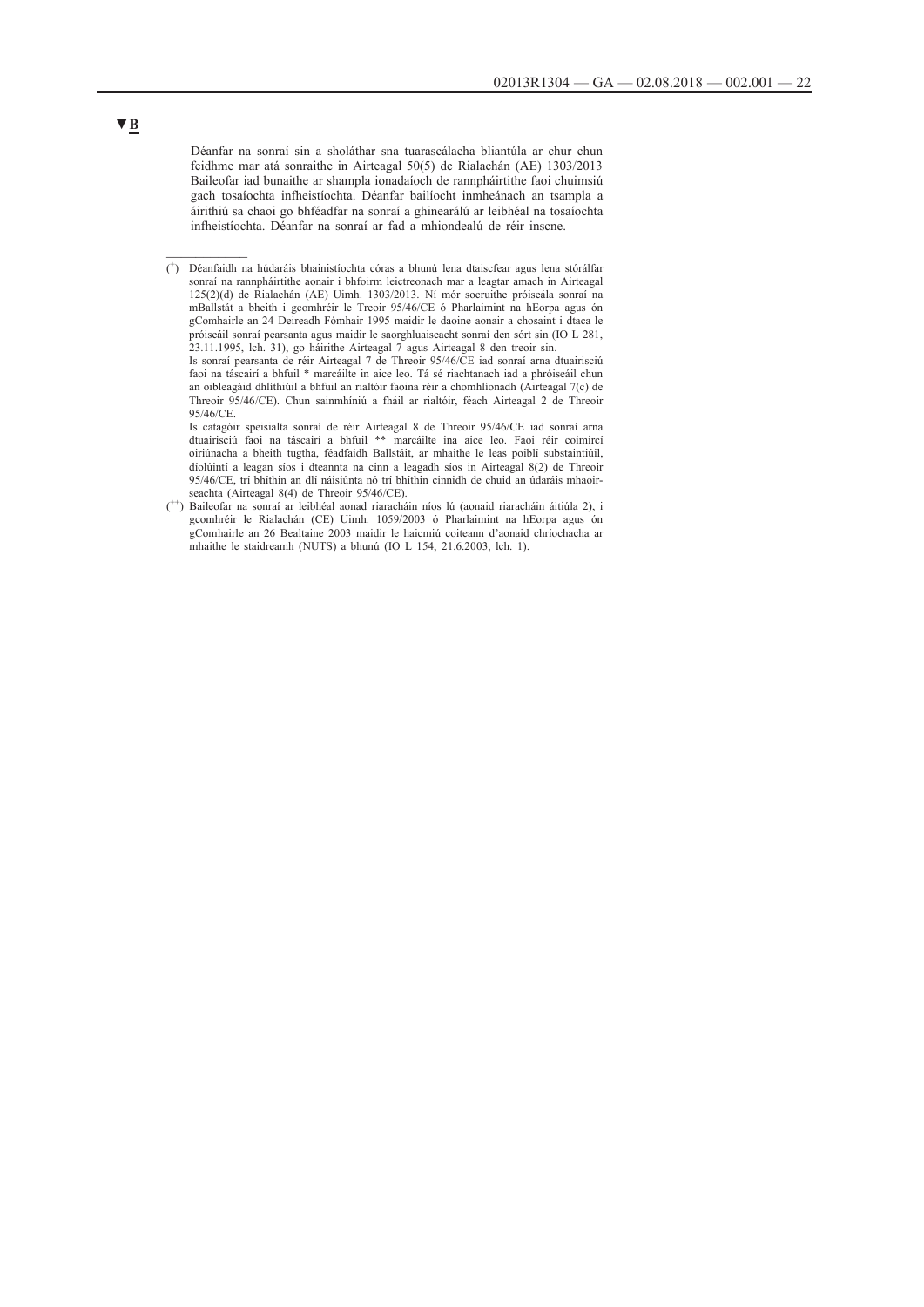#### *IARSCRÍBHINN II*

#### **Táscairí toraidh do TFAO**

Déanfar na sonraí sin a sholáthar sna tuarascálacha bliantúla ar chur chun feidhme mar atá sonraithe in Airteagal 50(1) agus (2) de Rialachán (AE) Uimh. 1303/2013 agus sa tuarascáil atá le cur isteach in Aibreán 2015 mar a shonraítear in Airteagal 19(3) den Rialachán seo. Déanfar na sonraí ar fad a mhiondealú de réir inscne.

# **▼C1**

(1) Comhtháscairí toraidh láithreacha do rannpháirtithe

#### **▼B**

**►C1** Tagairt is ea "rannpháirtithe" (1) do dhaoine a fhaigheann tairbhe dhíreach ◄ ó idirghabháil TFAO agus ar féidir iad a aithint agus faisnéis a fháil uathu faoina saintréithe, agus a bhfuil caiteachas sonrach curtha in áirithe dóibh.

Is iad na táscairí torthaí láithreacha:

- Rannpháirtithe dífhostaithe a chríochnaíonn an idirghabháil lena dtacaíonn TFAO\*,
- Rannpháirtithe dífhostaithe a fhaigheann tairiscint fostaíochta, oideachais leantaigh nó printíseachta nó cúrsa oiliúna ar fhágáil dóibh\*,
- Rannpháirtithe dífhostaithe atá in oideachas/oiliúint, a ghnóthaíonn cáilíocht, nó i bhfostaíocht lena n-áirítear féinfhostaíocht ar fhágáil dóibh\*,
- Rannpháirtithe dífhostaithe fadtéarma a chríochnaíonn an idirghabháil lena dtacaíonn TFAO\*,
- Rannpháirtithe dífhostaithe fadtéarma a fhaigheann tairiscint fostaíochta, oideachais leantaigh nó printíseachta nó cúrsa oiliúna ar fhágáil dóibh\*,
- Rannpháirtithe dífhostaithe fadtéarma atá in oideachas/oiliúint, a ghnóthaíonn cáilíocht, nó atá i bhfostaíocht, lena n-áirítear féinfhostaíocht ar fhágáil dóibh\*,
- Rannpháirtithe neamhghníomhacha nach bhfuil in oideachas ná in oiliúint a chríochnaíonn an idirghabháil lena dtacaíonn CSE/an TFAO\*\*,
- Rannpháirtithe neamhghníomhacha nach bhfuil in oideachas ná in oiliúint a fhaigheann tairiscint fostaíochta, oideachais leantaigh nó printíseachta nó cúrsa oiliúna ar fhágáil dóibh\*,
- Rannpháirtithe neamhghníomhacha nach bhfuil in oideachas ná in oiliúint atá in oideachas/oiliúint, a ghnóthaíonn cáilíocht, nó i bhfostaíocht, lena n-áirítear féinfhostaíocht, ar fhágáil dóibh\*.

<sup>(1)</sup> Déanfaidh na húdaráis bhainistíochta córas a bhunú lena dtaiscfear agus lena stórálfar sonraí na rannpháirtithe aonaracha I bhfoirm leictreonach mar a leagtar amach in Airteagal 125(2)(d) de Rialachán 1303/2013. Ní mór socruithe próiseála sonraí na mBallstát a bheith i gcomhréir le forálacha Threoir 95/46/CE, go háirithe maidir le hAirteagal 7 agus le hAirteagal 8 den Treoir sin.

Is ionann sonraí pearsanta de réir Airteagal 7 de Threoir 95/46/CE agus sonraí arna dtuairisciú faoi na táscairí a bhfuil \* marcáilte in aice leo. Tá sé riachtanach iad a phróiseáil chun an oibleagáid dhlíthiúil a bhfuil an rialtóir faoina réir a chomhlíonadh (Airteagal 7(c) de Threoir 95/46/CE). Chun sainmhíniú a fháil ar rialtóir féach Airteagal 2 de Threoir 95/46/CE.

Is catagóir speisialta sonraí de réir Airteagal 8 de Threoir 95/46/CE iad sonraí arna dtuairisciú faoi na táscairí a bhfuil \*\* marcáilte ina aice leo. Faoi réir coimircí oiriúnacha a bheith tugtha, féadfaidh Ballstáit, ar mhaithe le leas poiblí substaintiúil, díolúintí a leagan síos i dteannta na cinn a leagadh síos in Airteagal 8(2) de Threoir 95/46/CE, trí bhíthin an dlí náisiúnta nó trí bhíthin cinnidh de chuid an údaráis mhaoirseachta (Airteagal 8(4) de Threoir 95/46/CE).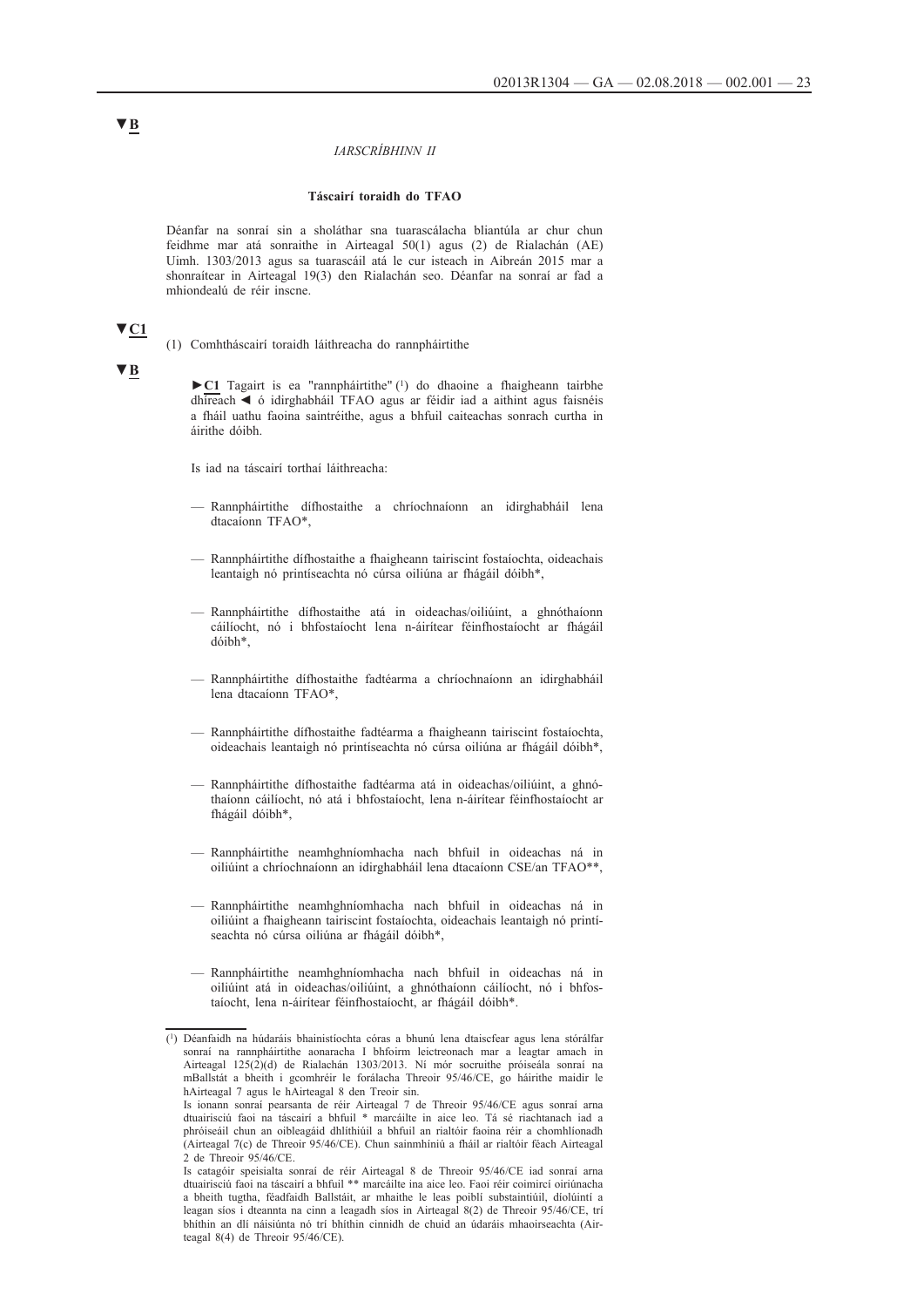- (2) Comhtháscairí toraidh fadtéarmacha do rannpháirtithe
	- Is iad na táscairí fadtéarmacha:
	- Rannpháirtithe in oideachas leantach, i gcúrsaí oiliúna a mbaintear cáilíocht amach ag a ndeireadh, i bprintíseacht nó i gcúrsa oiliúna sé mhí i ndiaidh dóibh imeacht\*,
	- Rannpháirtithe i bhfostaíocht sé mhí tar éis dóibh fágáil\*;
	- Rannpháirtithe féinfhostaithe sé mhí tar éis dóibh fágáil\*.

Baileofar na sonraí maidir le táscairí toraidh is fadtéarmaí bunaithe ar shampla ionadaíoch de rannpháirtithe faoi chuimsiú gach tosaíochta infheistíochta. Ba cheart bailíocht inmheánach an tsampla a áirithiú sa chaoi go bhféadfar na sonraí a ghinearálú ar leibhéal na tosaíochta infheistíochta.